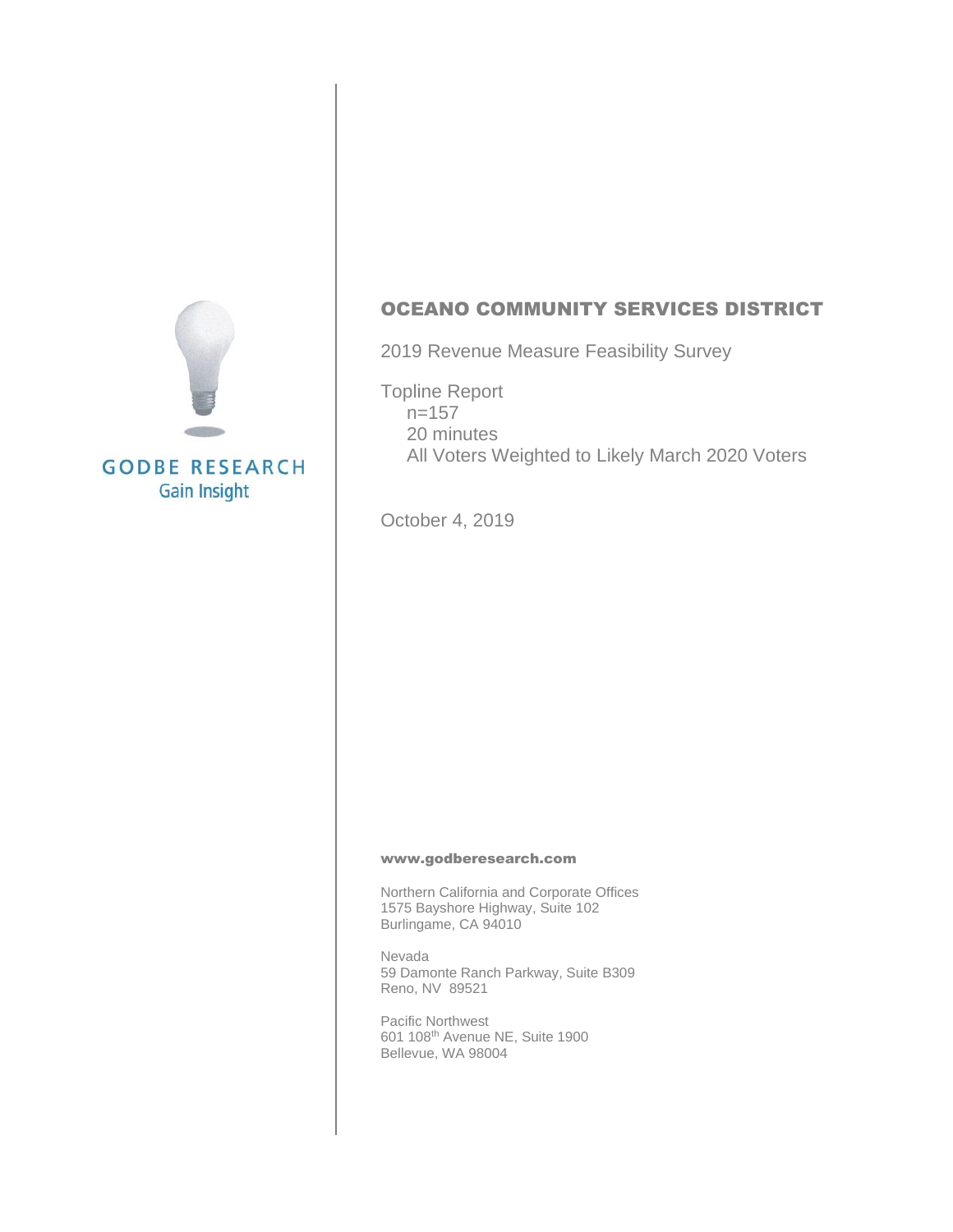#### METHODOLOGY

#### **Sample Universe:**

 **- 2,437 Likely March 2020 Voters Sample Size: n=157 Likely March 2020 Voters Data Collection Methodology: n=24 Landline n=46 Cell n=13 Online from email invitation n=74 Online from text invitation Marin of Error: - Likely March 2020 Voters + 7.60% Interview Dates: September 17 to September 30, 2019**

#### OCEANO CSD CLIMATE

|                                                                                                                                                            |                            |            | <b>Likely March 2020 Voter</b> |                  |
|------------------------------------------------------------------------------------------------------------------------------------------------------------|----------------------------|------------|--------------------------------|------------------|
|                                                                                                                                                            |                            | Column N % | Count                          | $\Sigma$ or Mean |
|                                                                                                                                                            | <b>Very satisfied</b>      | 19.0%      | 30                             |                  |
| 1. Are you satisfied or dissatisfied with the job the Oceano<br><b>Community Services District is doing to provide community</b><br>services in your area? | <b>Somewhat satisfied</b>  | 46.6%      | 73                             |                  |
|                                                                                                                                                            | Somewhat dissatisfied      | 11.2%      | 18                             |                  |
|                                                                                                                                                            | <b>Very dissatisfied</b>   | 8.0%       | 13                             |                  |
|                                                                                                                                                            | <b>DK/NA</b>               | 15.2%      | 24                             |                  |
|                                                                                                                                                            | <b>Total Satisfied</b>     | 65.6%      |                                |                  |
|                                                                                                                                                            | <b>Total Dissatisfied</b>  | 19.2%      |                                |                  |
|                                                                                                                                                            | <b>Ratio Sat to Dissat</b> | 3.4        |                                |                  |
|                                                                                                                                                            | <b>Very satisfied</b>      | 47.5%      | 75                             |                  |
|                                                                                                                                                            | <b>Somewhat satisfied</b>  | 29.5%      | 46                             |                  |
|                                                                                                                                                            | Somewhat dissatisfied      | 2.6%       | 4                              |                  |
| 2. Are you satisfied or dissatisfied with the job the Five                                                                                                 | <b>Very dissatisfied</b>   | 0.4%       | 1                              |                  |
| Cities Fire Authority is doing to provide medical emergency<br>and fire responses in your area?                                                            | <b>DK/NA</b>               | 20.0%      | 31                             |                  |
|                                                                                                                                                            | <b>Total Satisfied</b>     | 77.0%      |                                |                  |
|                                                                                                                                                            | <b>Total Dissatisfied</b>  | 3.0%       |                                |                  |
|                                                                                                                                                            | <b>Ratio Sat to Dissat</b> | 25.5       |                                |                  |
|                                                                                                                                                            | <b>Very satisfied</b>      | 12.6%      | 20                             |                  |
|                                                                                                                                                            | Somewhat satisfied         | 32.2%      | 51                             |                  |
| 3. Are you satisfied or dissatisfied with the job the Oceano                                                                                               | Somewhat dissatisfied      | 20.7%      | 32                             |                  |
| [OH-she-on-OH] Community Services District is doing to                                                                                                     | <b>Very dissatisfied</b>   | 10.5%      | 16                             |                  |
| effectively manage and spend taxpayer dollars and public                                                                                                   | <b>DK/NA</b>               | 24.0%      | 38                             |                  |
| funds?                                                                                                                                                     | <b>Total Satisfied</b>     | 44.8%      |                                |                  |
|                                                                                                                                                            | <b>Total Dissatisfied</b>  | 31.2%      |                                |                  |
|                                                                                                                                                            | <b>Ratio Sat to Dissat</b> | 1.4        |                                |                  |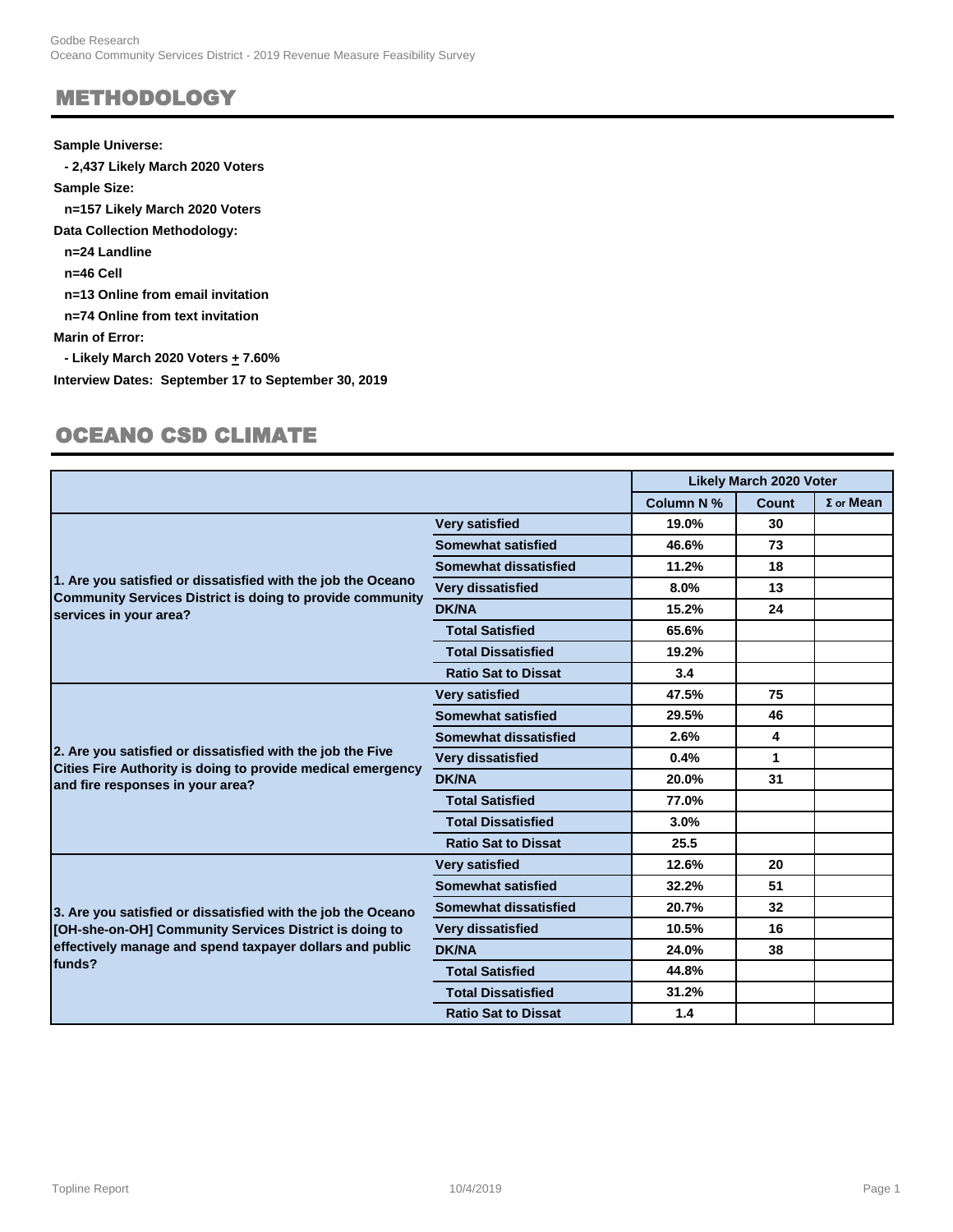### UNINFORMED BALLOT TEST

|                                                                                                                                                                                                                                                                                                                    |                       |            | <b>Likely March 2020 Voter</b> |                  |  |
|--------------------------------------------------------------------------------------------------------------------------------------------------------------------------------------------------------------------------------------------------------------------------------------------------------------------|-----------------------|------------|--------------------------------|------------------|--|
|                                                                                                                                                                                                                                                                                                                    |                       | Column N % | Count                          | $\Sigma$ or Mean |  |
| 4. To:                                                                                                                                                                                                                                                                                                             | <b>Definitely Yes</b> | 16.3%      | 26                             |                  |  |
| Maintain rapid response times for 9-1-1 medical<br>emergencies and fires;<br>. Prevent further station closures and layoffs:<br>Maintain fire engine staffing 24/7; and                                                                                                                                            | <b>Probably Yes</b>   | 32.8%      | 52                             |                  |  |
|                                                                                                                                                                                                                                                                                                                    | <b>Probably No</b>    | 23.0%      | 36                             |                  |  |
|                                                                                                                                                                                                                                                                                                                    | <b>Definitely No</b>  | 13.8%      | 22                             |                  |  |
| • Equip firefighters for hazardous material responses;                                                                                                                                                                                                                                                             | <b>DK/NA</b>          | 14.0%      | 22                             |                  |  |
| shall the Oceano Community Services District's medical                                                                                                                                                                                                                                                             | <b>Total Yes</b>      | 49.1%      |                                |                  |  |
| emergency and fire protection measure levying an annual<br>special tax of \$180 per residential unit equivalent, subject to<br>an annual CPI adjustment capped at 2%, until repealed by<br>the voters, providing \$475,000 annually, requiring<br>independent citizen oversight and annual reports, be<br>adopted? | <b>Total No</b>       | 36.9%      |                                |                  |  |
|                                                                                                                                                                                                                                                                                                                    |                       |            |                                |                  |  |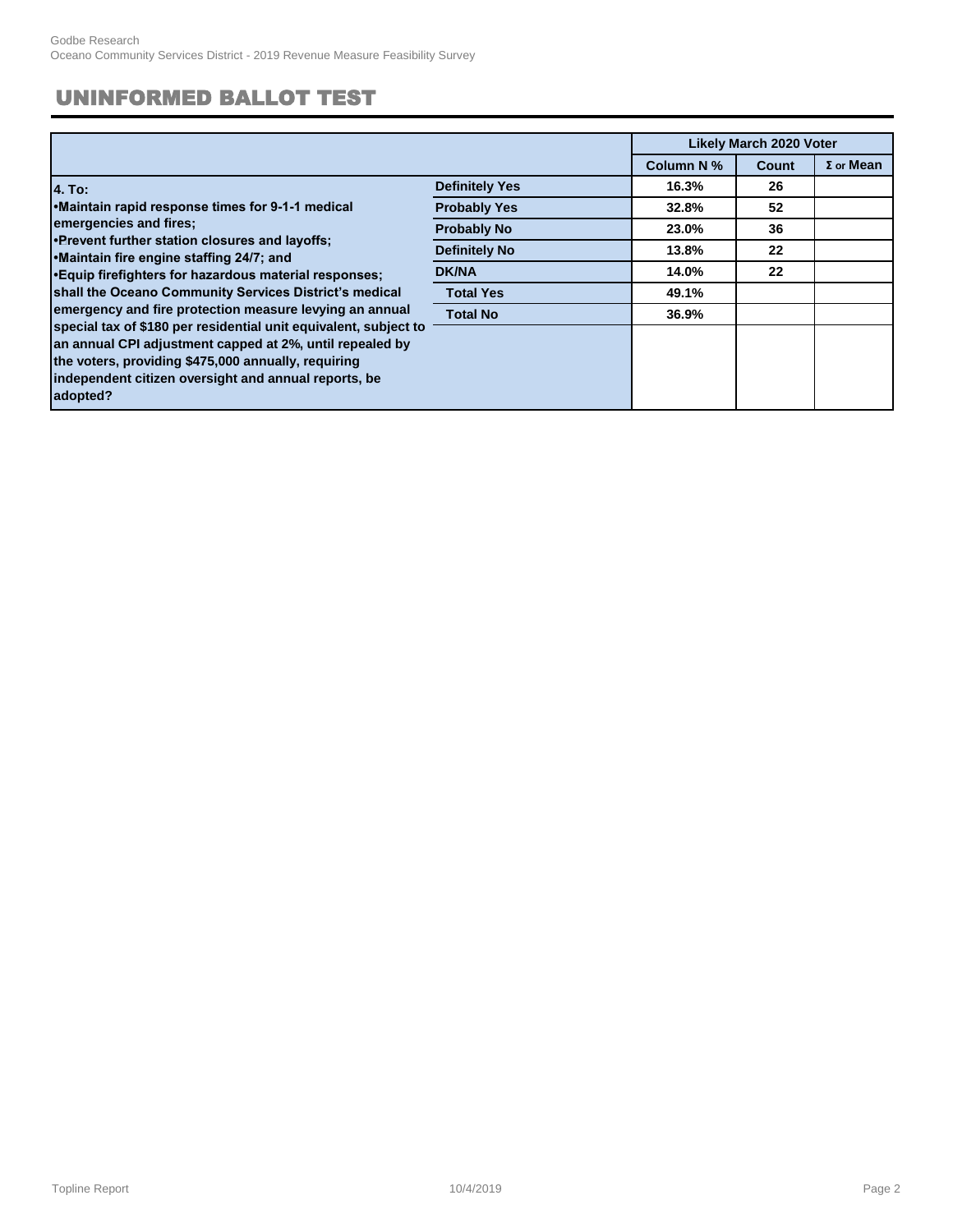### FEATURES OF THE MEASURE

|                                                                          |                         | <b>Likely March 2020 Voter</b> |                 |                  |
|--------------------------------------------------------------------------|-------------------------|--------------------------------|-----------------|------------------|
|                                                                          |                         | <b>Column N %</b>              | <b>Count</b>    | $\Sigma$ or Mean |
|                                                                          | <b>Much More Likely</b> | 43.1%                          | 68              | 73.3%            |
|                                                                          | <b>Swt. More Likely</b> | 30.2%                          | 47              |                  |
| 5A. Maintain rapid response times for 9-1-1 medical                      | <b>No Effect</b>        | 16.4%                          | 26              |                  |
| emergencies and fires                                                    | <b>Swt. Less Likely</b> | 3.6%                           | 6               |                  |
|                                                                          | <b>Much Less Likely</b> | 2.5%                           | 4               |                  |
|                                                                          | <b>DK/NA</b>            | 4.1%                           | $\overline{7}$  |                  |
|                                                                          | <b>Much More Likely</b> | 32.2%                          | 51              | 72.5%            |
|                                                                          | <b>Swt. More Likely</b> | 40.3%                          | 63              |                  |
|                                                                          | <b>No Effect</b>        | 14.3%                          | 22              |                  |
| 5B. Prevent further station closures and layoffs                         | <b>Swt. Less Likely</b> | 5.2%                           | 8               |                  |
|                                                                          | <b>Much Less Likely</b> | 3.5%                           | 5               |                  |
|                                                                          | <b>DK/NA</b>            | 4.4%                           | $\overline{7}$  |                  |
|                                                                          | <b>Much More Likely</b> | 40.9%                          | 64              | 70.2%            |
|                                                                          | <b>Swt. More Likely</b> | 29.3%                          | 46              |                  |
|                                                                          | <b>No Effect</b>        | 19.1%                          | 30              |                  |
| 5C. Maintain fire engine staffing 24/7                                   | <b>Swt. Less Likely</b> | 4.3%                           | $\overline{7}$  |                  |
|                                                                          | <b>Much Less Likely</b> | 2.8%                           | 4               |                  |
|                                                                          | <b>DK/NA</b>            | 3.5%                           | 6               |                  |
|                                                                          | <b>Much More Likely</b> | 33.0%                          | 52              | 59.5%            |
|                                                                          | <b>Swt. More Likely</b> | 26.5%                          | 42              |                  |
| 5D. Equip firefighters for hazardous material responses                  | <b>No Effect</b>        | 24.4%                          | 38              |                  |
|                                                                          | <b>Swt. Less Likely</b> | 3.6%                           | 6               |                  |
|                                                                          | <b>Much Less Likely</b> | 7.7%                           | 12              |                  |
|                                                                          | <b>DK/NA</b>            | 4.8%                           | $\overline{7}$  |                  |
|                                                                          | <b>Much More Likely</b> | 35.1%                          | 55              | 67.7%            |
|                                                                          | <b>Swt. More Likely</b> | 32.6%                          | 51              |                  |
| 5E. Increase firefighter staff levels to meet minimum national No Effect |                         | 17.3%                          | 27              |                  |
| <b>standards</b>                                                         | <b>Swt. Less Likely</b> | 4.5%                           | $\overline{7}$  |                  |
|                                                                          | <b>Much Less Likely</b> | 5.2%                           | 8               |                  |
|                                                                          | <b>DK/NA</b>            | 5.3%                           | 8               |                  |
|                                                                          | <b>Much More Likely</b> | 36.8%                          | 58              | 68.8%            |
|                                                                          | <b>Swt. More Likely</b> | 31.9%                          | 50              |                  |
| 5F. Maintain fire prevention services                                    | <b>No Effect</b>        | 18.8%                          | 30              |                  |
|                                                                          | <b>Swt. Less Likely</b> | 3.3%                           | 5               |                  |
|                                                                          | <b>Much Less Likely</b> | 5.1%                           | 8               |                  |
|                                                                          | <b>DK/NA</b>            | 4.0%                           | 6               |                  |
|                                                                          | <b>Much More Likely</b> | 28.0%                          | 44              | 61.7%            |
|                                                                          | <b>Swt. More Likely</b> | 33.7%                          | 53              |                  |
| 5G. Maintain hazardous materials response                                | <b>No Effect</b>        | 20.5%                          | 32 <sub>2</sub> |                  |
|                                                                          | <b>Swt. Less Likely</b> | 5.1%                           | 8               |                  |
|                                                                          | <b>Much Less Likely</b> | 7.0%                           | 11              |                  |
|                                                                          | <b>DK/NA</b>            | 5.7%                           | 9               |                  |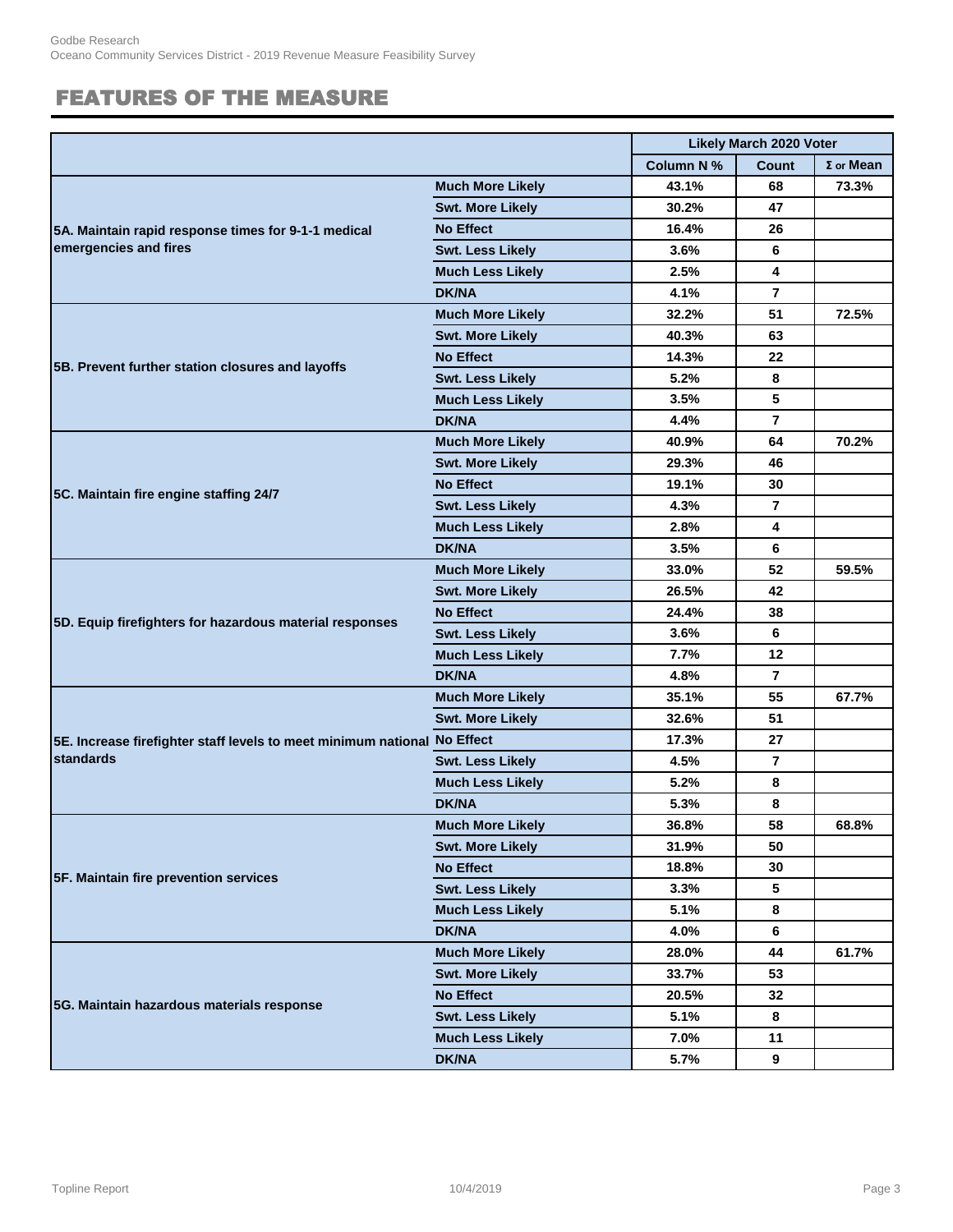|                                        |                         |                   | Likely March 2020 Voter   |       |
|----------------------------------------|-------------------------|-------------------|---------------------------|-------|
|                                        |                         | <b>Column N %</b> | $\Sigma$ or Mean<br>Count |       |
|                                        | <b>Much More Likely</b> | 35.3%             | 55                        | 68.6% |
|                                        | <b>Swt. More Likely</b> | 33.3%             | 52                        |       |
|                                        | <b>No Effect</b>        | 20.5%             | 32                        |       |
| 5H. Maintain emergency rescue services | <b>Swt. Less Likely</b> | 3.2%              | 5                         |       |
|                                        | <b>Much Less Likely</b> | 3.9%              | 6                         |       |
|                                        | <b>DK/NA</b>            | 3.8%              | 6                         |       |

### FEATURES OF THE MEASURE -- RANKED BY INTENSITY SCORE

|                                                                                    | <b>Likely March 2020 Voter</b> |       |                  |
|------------------------------------------------------------------------------------|--------------------------------|-------|------------------|
|                                                                                    | Column N %                     | Count | $\Sigma$ or Mean |
| 5A. Maintain rapid response times for 9-1-1 medical<br>emergencies and fires       |                                |       | 1.12             |
| 5C. Maintain fire engine staffing 24/7                                             |                                |       | 1.05             |
| 5B. Prevent further station closures and layoffs                                   |                                |       | 0.97             |
| 5H. Maintain emergency rescue services                                             |                                |       | 0.97             |
| 5F. Maintain fire prevention services                                              |                                |       | 0.96             |
| 5E. Increase firefighter staff levels to meet minimum national<br><b>standards</b> |                                |       | 0.93             |
| 5D. Equip firefighters for hazardous material responses                            |                                |       | 0.77             |
| 5G. Maintain hazardous materials response                                          |                                |       | 0.75             |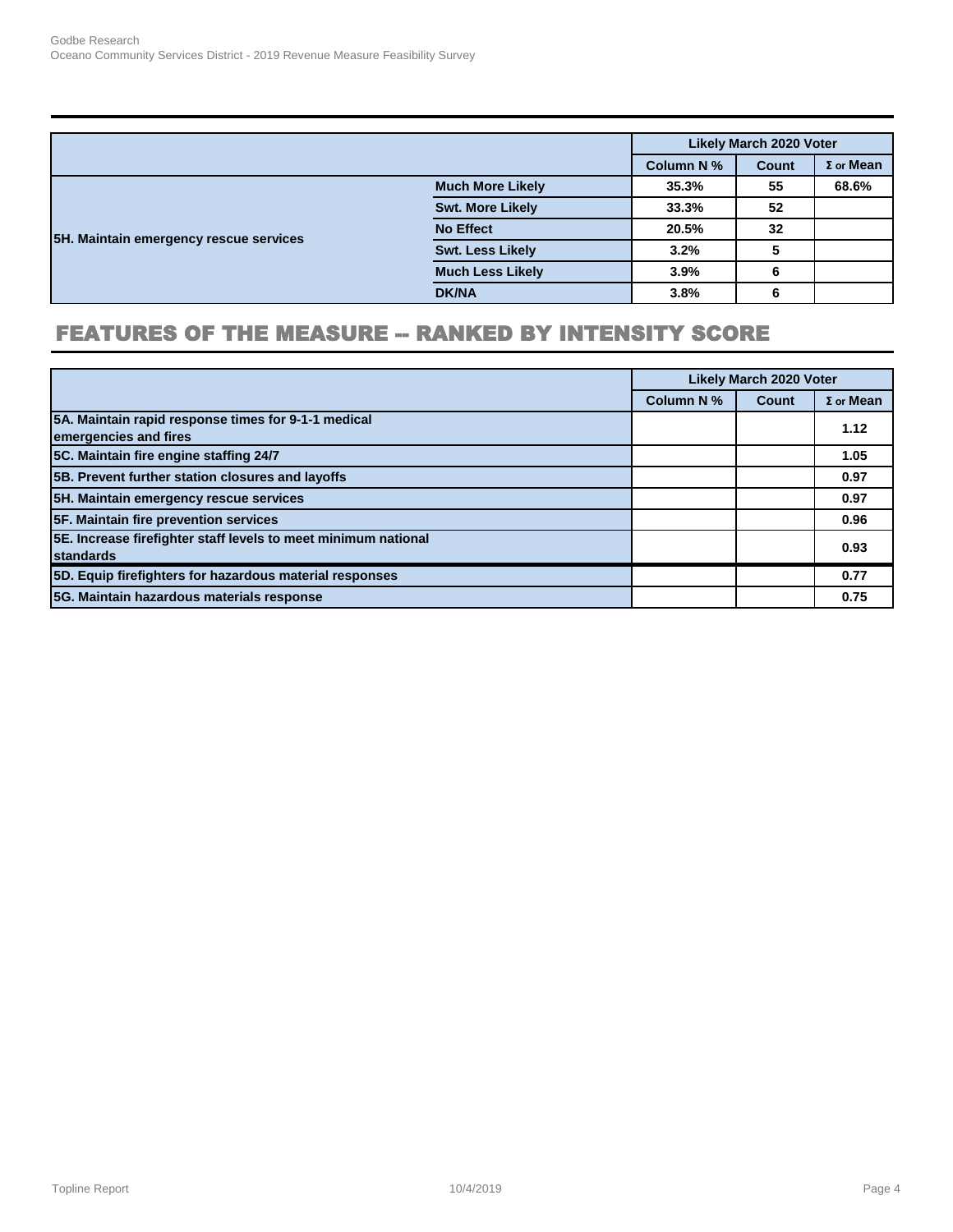### INFORMATIONAL STATEMENTS

|                                                                                                                            |                              | <b>Likely March 2020 Voter</b> |       |                  |
|----------------------------------------------------------------------------------------------------------------------------|------------------------------|--------------------------------|-------|------------------|
|                                                                                                                            |                              | Column N %                     | Count | $\Sigma$ or Mean |
|                                                                                                                            | Much more likely to vote Yes | 57.1%                          | 90    | 72.8%            |
| 6A. None of the money raised by the measure will be used                                                                   | Swt. more likely to vote Yes | 15.7%                          | 25    |                  |
| for administrators' salaries                                                                                               | No effect                    | 22.2%                          | 35    |                  |
|                                                                                                                            | <b>DK/NA</b>                 | 5.1%                           | 8     |                  |
|                                                                                                                            | Much more likely to vote Yes | 54.0%                          | 85    | 77.4%            |
| 6B. All money raised by this measure will be controlled                                                                    | Swt. more likely to vote Yes | 23.4%                          | 37    |                  |
| locally, will go to our fire protection and 9-1-1 emergency<br>services and cannot be taken away by the State              | No effect                    | 13.9%                          | 22    |                  |
|                                                                                                                            | <b>DK/NA</b>                 | 8.7%                           | 14    |                  |
|                                                                                                                            | Much more likely to vote Yes | 41.0%                          | 64    | 69.2%            |
| 6C. The measure will ensure Oceano receives a consistent                                                                   | Swt. more likely to vote Yes | 28.2%                          | 44    |                  |
| level of service                                                                                                           | No effect                    | 22.6%                          | 36    |                  |
|                                                                                                                            | <b>DK/NA</b>                 | 8.2%                           | 13    |                  |
|                                                                                                                            | Much more likely to vote Yes | 45.3%                          | 71    | 69.9%            |
| 6D. Having a reliable, locally controlled Fire Department with<br>the ability to respond 24 hours a day, 7 days a week, is | Swt. more likely to vote Yes | 24.6%                          | 39    |                  |
| critical to saving lives                                                                                                   | No effect                    | 23.7%                          | 37    |                  |
|                                                                                                                            | <b>DK/NA</b>                 | 6.4%                           | 10    |                  |
|                                                                                                                            | Much more likely to vote Yes | 47.9%                          | 75    | 72.8%            |
| 6E. The measure requires independent citizen oversight to<br>ensure the money is spent as promised                         | Swt. more likely to vote Yes | 24.9%                          | 39    |                  |
|                                                                                                                            | No effect                    | 19.9%                          | 31    |                  |
|                                                                                                                            | <b>DK/NA</b>                 | 7.3%                           | 12    |                  |
| 6F. As the community has grown, the number of                                                                              | Much more likely to vote Yes | 37.7%                          | 59    | 71.2%            |
| simultaneous calls has increased dramatically. The measure Swt. more likely to vote Yes                                    |                              | 33.5%                          | 53    |                  |
| is critical to providing rapid response to every emergency                                                                 | No effect                    | 21.9%                          | 34    |                  |
| call                                                                                                                       | <b>DK/NA</b>                 | 6.9%                           | 11    |                  |
|                                                                                                                            | Much more likely to vote Yes | 46.1%                          | 72    | 67.2%            |
| 6G. The measure will help maintain response times in a                                                                     | Swt. more likely to vote Yes | 21.1%                          | 33    |                  |
| major disaster like an earthquake                                                                                          | No effect                    | 25.1%                          | 39    |                  |
|                                                                                                                            | <b>DK/NA</b>                 | 7.7%                           | 12    |                  |
|                                                                                                                            | Much more likely to vote Yes | 38.2%                          | 60    | 65.9%            |
| 6H. The measure will prevent the Oceano fire station from                                                                  | Swt. more likely to vote Yes | 27.7%                          | 43    |                  |
| being closed part of the time                                                                                              | No effect                    | 23.6%                          | 37    |                  |
|                                                                                                                            | <b>DK/NA</b>                 | 10.5%                          | 17    |                  |
| 6l. If the measure fails, Oceano may become part of the                                                                    | Much more likely to vote Yes | 37.9%                          | 60    | 63.3%            |
| county system, which has firefighters spread out over a<br>large part of the county, meaning that Oceano may have          | Swt. more likely to vote Yes | 25.4%                          | 40    |                  |
| longer response times and less consistent service during                                                                   | No effect                    | 25.0%                          | 39    |                  |
| multiple emergency events                                                                                                  | <b>DK/NA</b>                 | 11.7%                          | 18    |                  |
|                                                                                                                            | Much more likely to vote Yes | 44.2%                          | 69    | 73.2%            |
| 6J. Eighty percent of all calls are for emergency medical, the Swt. more likely to vote Yes                                |                              | 29.0%                          | 46    |                  |
| measure will ensure rapid response times                                                                                   | No effect                    | 20.0%                          | 31    |                  |
|                                                                                                                            | <b>DK/NA</b>                 | 6.8%                           | 11    |                  |
|                                                                                                                            | Much more likely to vote Yes | 39.5%                          | 62    | 67.9%            |
| 6K. The measure ensures that Oceano will have local control Swt. more likely to vote Yes                                   |                              | 28.4%                          | 45    |                  |
| over the emergency medical and fire services                                                                               | No effect                    | 25.2%                          | 40    |                  |
|                                                                                                                            | <b>DK/NA</b>                 | 6.9%                           | 11    |                  |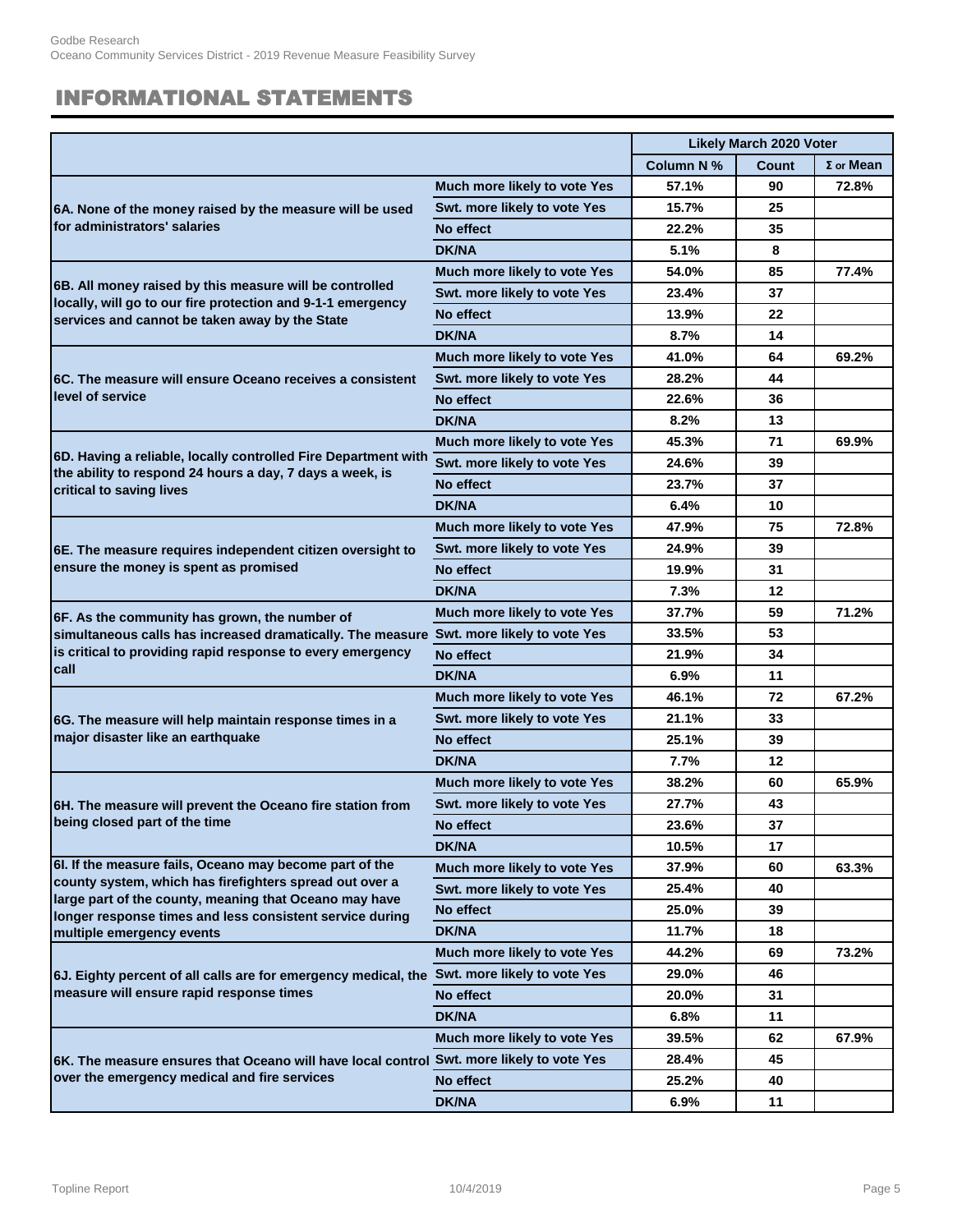|                                                                                                                                                      |                              |            | <b>Likely March 2020 Voter</b> |                  |
|------------------------------------------------------------------------------------------------------------------------------------------------------|------------------------------|------------|--------------------------------|------------------|
|                                                                                                                                                      |                              | Column N % | Count                          | $\Sigma$ or Mean |
|                                                                                                                                                      | Much more likely to vote Yes | 40.0%      | 63                             | 68.7%            |
| 6L. As the population ages, the emergency medical                                                                                                    | Swt. more likely to vote Yes | 28.8%      | 45                             |                  |
| maintained by this measure is critical to save lives                                                                                                 | No effect                    | 24.4%      | 38                             |                  |
|                                                                                                                                                      | <b>DK/NA</b>                 | 6.9%       | 11                             |                  |
|                                                                                                                                                      | Much more likely to vote Yes | 43.1%      | 68                             | 60.3%            |
| 6M. With longer and hotter fire seasons, we need to be ready                                                                                         | Swt. more likely to vote Yes | 17.2%      | 27                             |                  |
| to save lives during fire-related emergencies                                                                                                        | No effect                    | 32.9%      | 52                             |                  |
|                                                                                                                                                      | <b>DK/NA</b>                 | 6.8%       | 11                             |                  |
|                                                                                                                                                      | Much more likely to vote Yes | 37.2%      | 58                             | 62.5%            |
| 6N. This ballot measure would prevent the Oceano<br>Community Services District from being forced to withdraw<br>from the Five Cities Fire Authority | Swt. more likely to vote Yes | 25.3%      | 40                             |                  |
|                                                                                                                                                      | No effect                    | 26.7%      | 42                             |                  |
|                                                                                                                                                      | <b>DK/NA</b>                 | 10.8%      | 17                             |                  |
|                                                                                                                                                      | Much more likely to vote Yes | 26.6%      | 42                             | 50.2%            |
| 60. The Oceano [OH-she-on-OH] Community Services<br>District has been a good steward of taxpayer money,<br>spending within its means                 | Swt. more likely to vote Yes | 23.6%      | 37                             |                  |
|                                                                                                                                                      | No effect                    | 29.9%      | 47                             |                  |
|                                                                                                                                                      | <b>DK/NA</b>                 | 19.9%      | 31                             |                  |
|                                                                                                                                                      | Much more likely to vote Yes | 39.9%      | 63                             | 73.4%            |
| 6P. The measure will allow the Five Cities Fire Authority to                                                                                         | Swt. more likely to vote Yes | 33.4%      | 52                             |                  |
| provide emergency medical technicians who can perform<br>more life saving procedures                                                                 | No effect                    | 19.0%      | 30                             |                  |
|                                                                                                                                                      | <b>DK/NA</b>                 | 7.6%       | 12                             |                  |
|                                                                                                                                                      | Much more likely to vote Yes | 46.0%      | 72                             | 73.0%            |
| 6Q. This measure will ensure a rapid response to the 9-1-1                                                                                           | Swt. more likely to vote Yes | 27.0%      | 42                             |                  |
| emergency and fire calls the Five Cities Fire Authority<br>receives every day                                                                        | No effect                    | 21.5%      | 34                             |                  |
|                                                                                                                                                      | <b>DK/NA</b>                 | 5.5%       | 9                              |                  |
|                                                                                                                                                      | Much more likely to vote Yes | 41.5%      | 65                             | 65.2%            |
| 6R. The measure will provide three firefighters per fire                                                                                             | Swt. more likely to vote Yes | 23.7%      | 37                             |                  |
| engine, providing a higher level of emergency response                                                                                               | No effect                    | 24.5%      | 39                             |                  |
|                                                                                                                                                      | <b>DK/NA</b>                 | 10.3%      | 16                             |                  |
|                                                                                                                                                      | Much more likely to vote Yes | 34.7%      | 54                             | 53.8%            |
| 6S. The funds raised by the measure will not be used to                                                                                              | Swt. more likely to vote Yes | 19.1%      | 30                             |                  |
| respond to emergencies on the dunes                                                                                                                  | No effect                    | 31.6%      | 50                             |                  |
|                                                                                                                                                      | <b>DK/NA</b>                 | 14.7%      | 23                             |                  |
|                                                                                                                                                      | Much more likely to vote Yes | 27.7%      | 44                             | 54.7%            |
| 6T. The measure will cost the typical residential dwelling                                                                                           | Swt. more likely to vote Yes | 27.0%      | 42                             |                  |
| unit just \$15 per month                                                                                                                             | No effect                    | 27.9%      | 44                             |                  |
|                                                                                                                                                      | <b>DK/NA</b>                 | 17.4%      | 27                             |                  |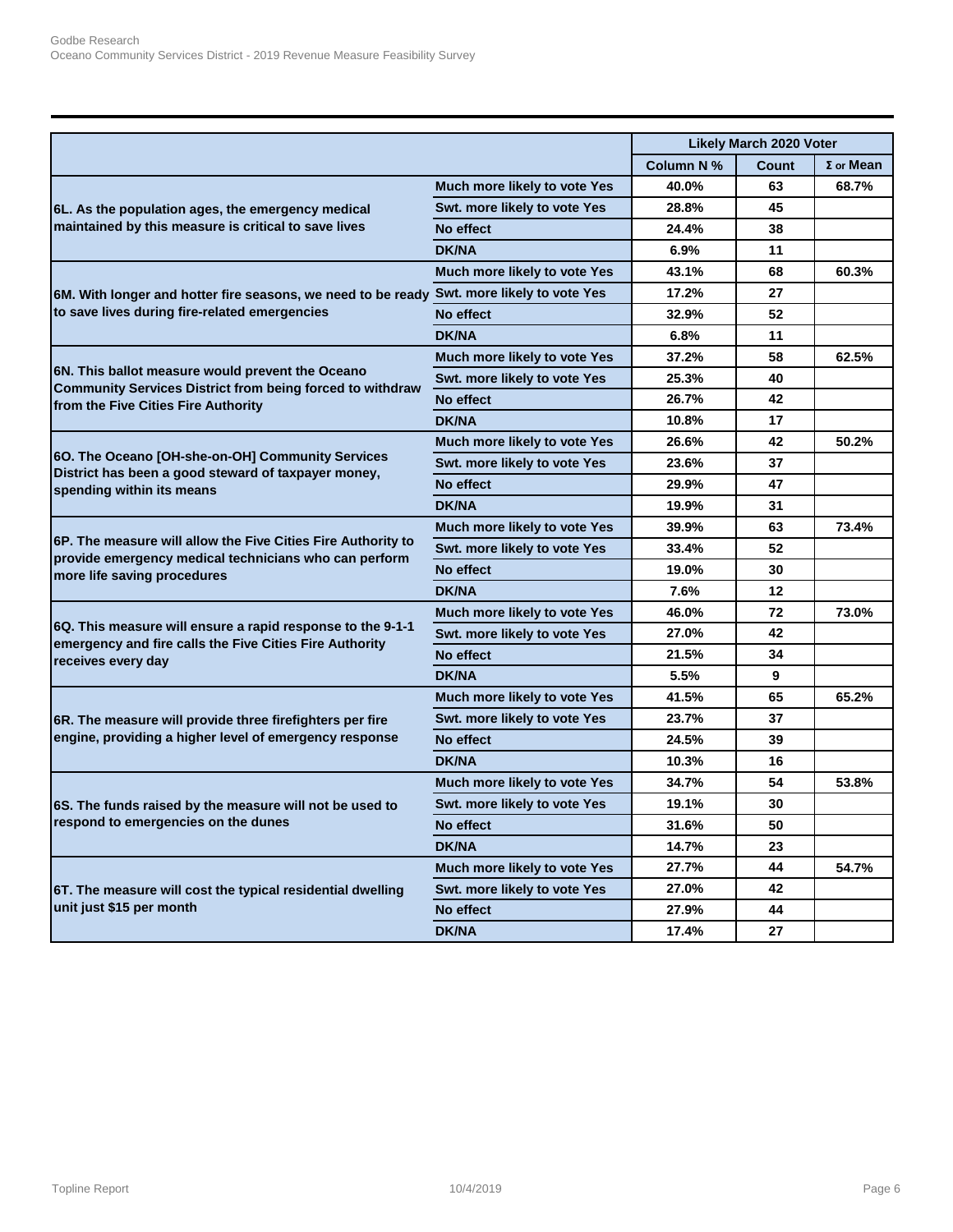#### **INFORMATIONAL STATEMENTS -- RANKED BY INTENSITY SCORE**

|                                                                  | <b>Likely March 2020 Voter</b> |       |                  |
|------------------------------------------------------------------|--------------------------------|-------|------------------|
|                                                                  | Column N %                     | Count | $\Sigma$ or Mean |
| 6B. All money raised by this measure will be controlled          |                                |       |                  |
| locally, will go to our fire protection and 9-1-1 emergency      |                                |       | 1.44             |
| services and cannot be taken away by the State                   |                                |       |                  |
| 6A. None of the money raised by the measure will be used         |                                |       | 1.37             |
| for administrators' salaries                                     |                                |       |                  |
| 6E. The measure requires independent citizen oversight to        |                                |       | 1.30             |
| ensure the money is spent as promised                            |                                |       |                  |
| 6J. Eighty percent of all calls are for emergency medical, the   |                                |       | 1.26             |
| measure will ensure rapid response times                         |                                |       |                  |
| 6Q. This measure will ensure a rapid response to the 9-1-1       |                                |       |                  |
| emergency and fire calls the Five Cities Fire Authority          |                                |       | 1.26             |
| receives every day                                               |                                |       |                  |
| 6D. Having a reliable, locally controlled Fire Department with   |                                |       |                  |
| the ability to respond 24 hours a day, 7 days a week, is         |                                |       | 1.23             |
| critical to saving lives                                         |                                |       |                  |
| 6G. The measure will help maintain response times in a           |                                |       | 1.23             |
| major disaster like an earthquake                                |                                |       |                  |
| 6P. The measure will allow the Five Cities Fire Authority to     |                                |       |                  |
| provide emergency medical technicians who can perform            |                                |       | 1.23             |
| more life saving procedures                                      |                                |       |                  |
| 6C. The measure will ensure Oceano receives a consistent         |                                |       |                  |
| level of service                                                 |                                |       | 1.20             |
| 6R. The measure will provide three firefighters per fire         |                                |       |                  |
| engine, providing a higher level of emergency response           |                                |       | 1.19             |
| 6F. As the community has grown, the number of                    |                                |       |                  |
| simultaneous calls has increased dramatically. The measure       |                                |       |                  |
| is critical to providing rapid response to every emergency       |                                |       | 1.17             |
| call                                                             |                                |       |                  |
| 6L. As the population ages, the emergency medical                |                                |       |                  |
| maintained by this measure is critical to save lives             |                                |       | 1.17             |
| 6H. The measure will prevent the Oceano fire station from        |                                |       |                  |
| being closed part of the time                                    |                                |       | 1.16             |
| 6K. The measure ensures that Oceano will have local control      |                                |       |                  |
| over the emergency medical and fire services                     |                                |       | 1.15             |
| 6I. If the measure fails, Oceano may become part of the          |                                |       |                  |
| county system, which has firefighters spread out over a          |                                |       |                  |
| large part of the county, meaning that Oceano may have           |                                |       | 1.15             |
| longer response times and less consistent service during         |                                |       |                  |
| multiple emergency events                                        |                                |       |                  |
| 6N. This ballot measure would prevent the Oceano                 |                                |       |                  |
| <b>Community Services District from being forced to withdraw</b> |                                |       | 1.12             |
| from the Five Cities Fire Authority                              |                                |       |                  |
| 6M. With longer and hotter fire seasons, we need to be ready     |                                |       |                  |
| to save lives during fire-related emergencies                    |                                |       | 1.11             |
| 6S. The funds raised by the measure will not be used to          |                                |       |                  |
| respond to emergencies on the dunes                              |                                |       | 1.04             |
| 6T. The measure will cost the typical residential dwelling       |                                |       |                  |
| unit just \$15 per month                                         |                                |       | 1.00             |
| 60. The Oceano [OH-she-on-OH] Community Services                 |                                |       |                  |
| District has been a good steward of taxpayer money,              |                                |       | 0.96             |
| spending within its means                                        |                                |       |                  |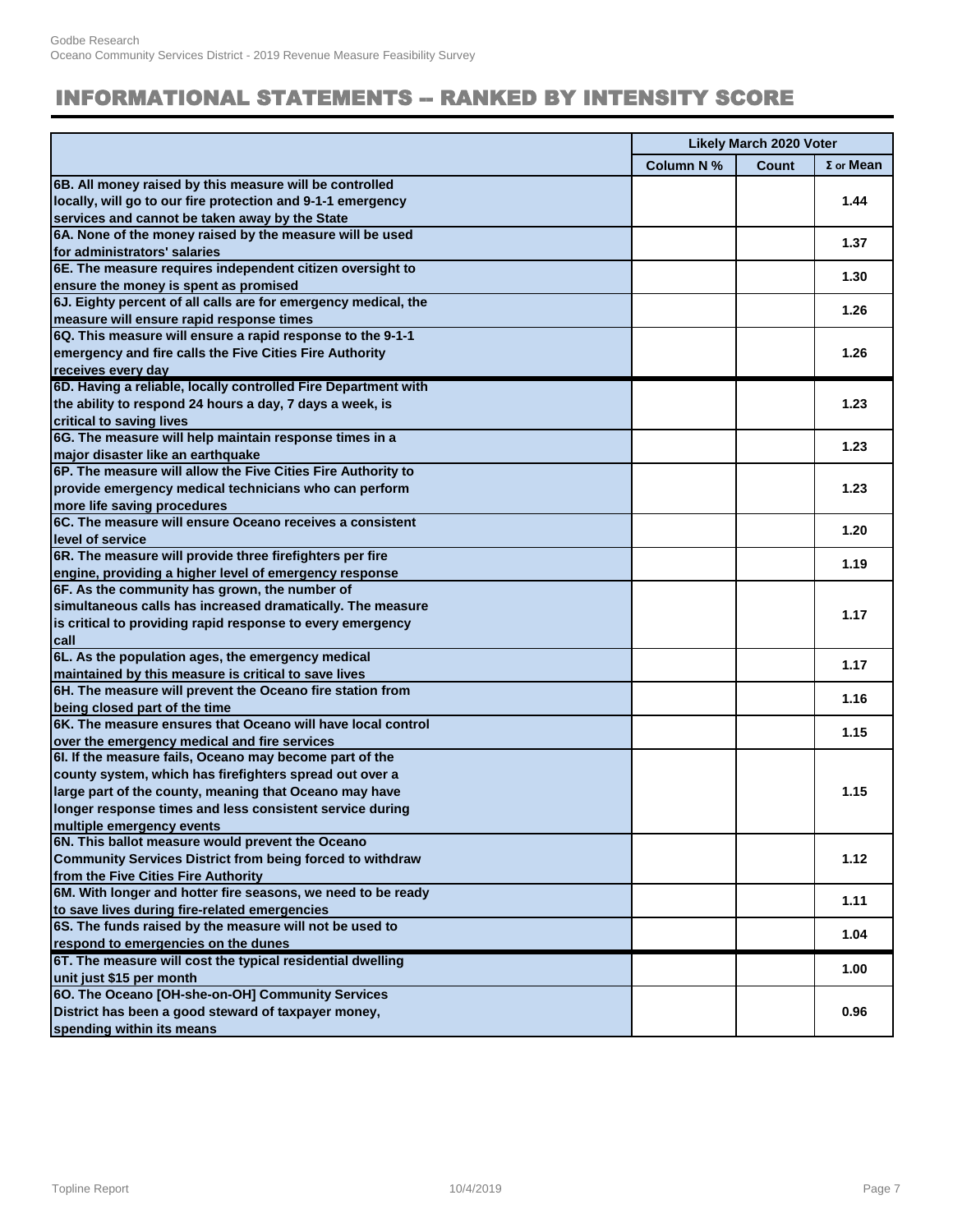### CRITICAL STATEMENTS

|                                                                                                                           |                             |            | <b>Likely March 2020 Voter</b> |                  |
|---------------------------------------------------------------------------------------------------------------------------|-----------------------------|------------|--------------------------------|------------------|
|                                                                                                                           |                             | Column N % | Count                          | $\Sigma$ or Mean |
| 7A. The Community Services District has high paid                                                                         | Much more likely to vote No | 42.4%      | 67                             | 63.2%            |
| administrators, and pensions and benefits are out of control. Swt. more likely to vote No                                 |                             | 20.7%      | 33                             |                  |
| If the District managed its money better and spent within its                                                             | No effect                   | 28.3%      | 44                             |                  |
| means, this measure would not be needed                                                                                   | DK/NA                       | 8.5%       | 13                             |                  |
|                                                                                                                           | Much more likely to vote No | 44.1%      | 69                             | 63.2%            |
| 7B. All of the money in the Five Cities Fire Authority goes to<br>Grover Beach and Arroyo Grande. Oceano does not get its | Swt. more likely to vote No | 19.1%      | 30                             |                  |
| fair share                                                                                                                | No effect                   | 28.0%      | 44                             |                  |
|                                                                                                                           | DK/NA                       | 8.7%       | 14                             |                  |
|                                                                                                                           | Much more likely to vote No | 40.5%      | 64                             | 56.1%            |
| 7C. The average homeowner is already paying extra taxes<br>for water and trash to the Oceano Community Services           | Swt. more likely to vote No | 15.6%      | 24                             |                  |
| District, now they want even more                                                                                         | No effect                   | 33.9%      | 53                             |                  |
|                                                                                                                           | <b>DK/NA</b>                | 10.0%      | 16                             |                  |
|                                                                                                                           | Much more likely to vote No | 36.0%      | 57                             | 58.8%            |
| 7D. The County will provide the same service at a lower cost Swt. more likely to vote No                                  |                             | 22.8%      | 36                             |                  |
| to taxpayers                                                                                                              | No effect                   | 31.9%      | 50                             |                  |
|                                                                                                                           | DK/NA                       | 9.3%       | 15                             |                  |
|                                                                                                                           | Much more likely to vote No | 34.6%      | 54                             | 53.1%            |
| 7E. The measure puts all the burden on homeowners,                                                                        | Swt. more likely to vote No | 18.5%      | 29                             |                  |
| renters don't have to pay their fair share                                                                                | No effect                   | 35.5%      | 56                             |                  |
|                                                                                                                           | DK/NA                       | 11.4%      | 18                             |                  |
|                                                                                                                           | Much more likely to vote No | 20.9%      | 33                             | 37.4%            |
| 7F. Instead of a new tax, we should use a volunteer fire                                                                  | Swt. more likely to vote No | 16.5%      | 26                             |                  |
| department to save money                                                                                                  | No effect                   | 45.8%      | 72                             |                  |
|                                                                                                                           | <b>DK/NA</b>                | 16.9%      | 26                             |                  |
|                                                                                                                           | Much more likely to vote No | 29.5%      | 46                             | 58.9%            |
| 7G. If ambulance services were reorganized, then we would                                                                 | Swt. more likely to vote No | 29.5%      | 46                             |                  |
| not have to pay more for fire service                                                                                     | No effect                   | 27.9%      | 44                             |                  |
|                                                                                                                           | <b>DK/NA</b>                | 13.2%      | 21                             |                  |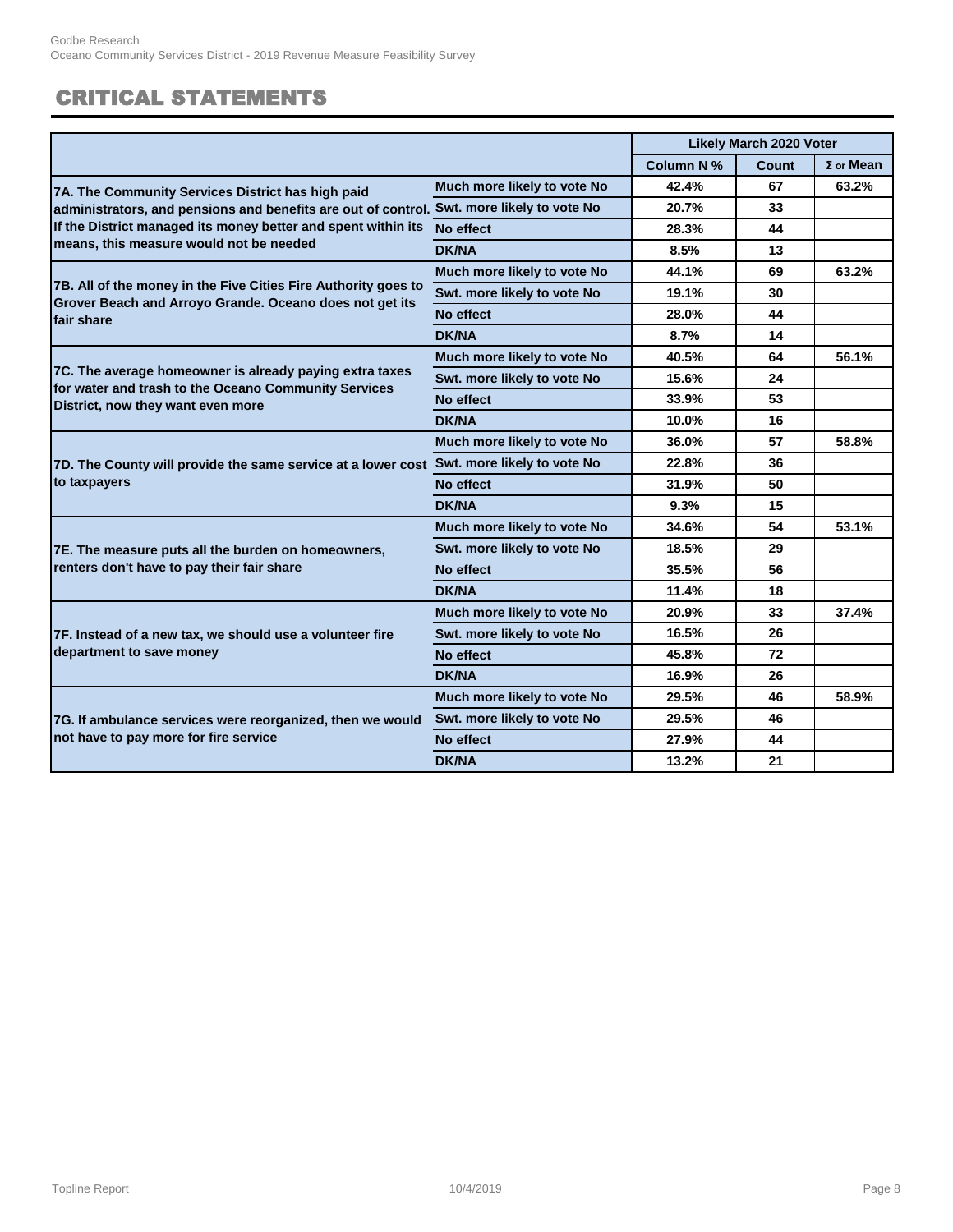### **CRITICAL STATEMENTS -- RANKED BY INTENSITY SCORE**

|                                                                                                                                                                                                                                | <b>Likely March 2020 Voter</b> |              |                  |
|--------------------------------------------------------------------------------------------------------------------------------------------------------------------------------------------------------------------------------|--------------------------------|--------------|------------------|
|                                                                                                                                                                                                                                | Column N %                     | <b>Count</b> | $\Sigma$ or Mean |
| 7B. All of the money in the Five Cities Fire Authority goes to<br>Grover Beach and Arroyo Grande. Oceano does not get its<br>fair share                                                                                        |                                |              | 1.18             |
| 7A. The Community Services District has high paid<br>administrators, and pensions and benefits are out of control.<br>If the District managed its money better and spent within its<br>means, this measure would not be needed |                                |              | 1.15             |
| 7C. The average homeowner is already paying extra taxes<br>for water and trash to the Oceano Community Services<br>District, now they want even more                                                                           |                                |              | 1.07             |
| 7D. The County will provide the same service at a lower cost<br>to taxpayers                                                                                                                                                   |                                |              | 1.04             |
| 7G. If ambulance services were reorganized, then we would<br>not have to pay more for fire service                                                                                                                             |                                |              | 1.02             |
| 7E. The measure puts all the burden on homeowners,<br>renters don't have to pay their fair share                                                                                                                               |                                |              | 0.99             |
| 7F. Instead of a new tax, we should use a volunteer fire<br>department to save money                                                                                                                                           |                                |              | 0.70             |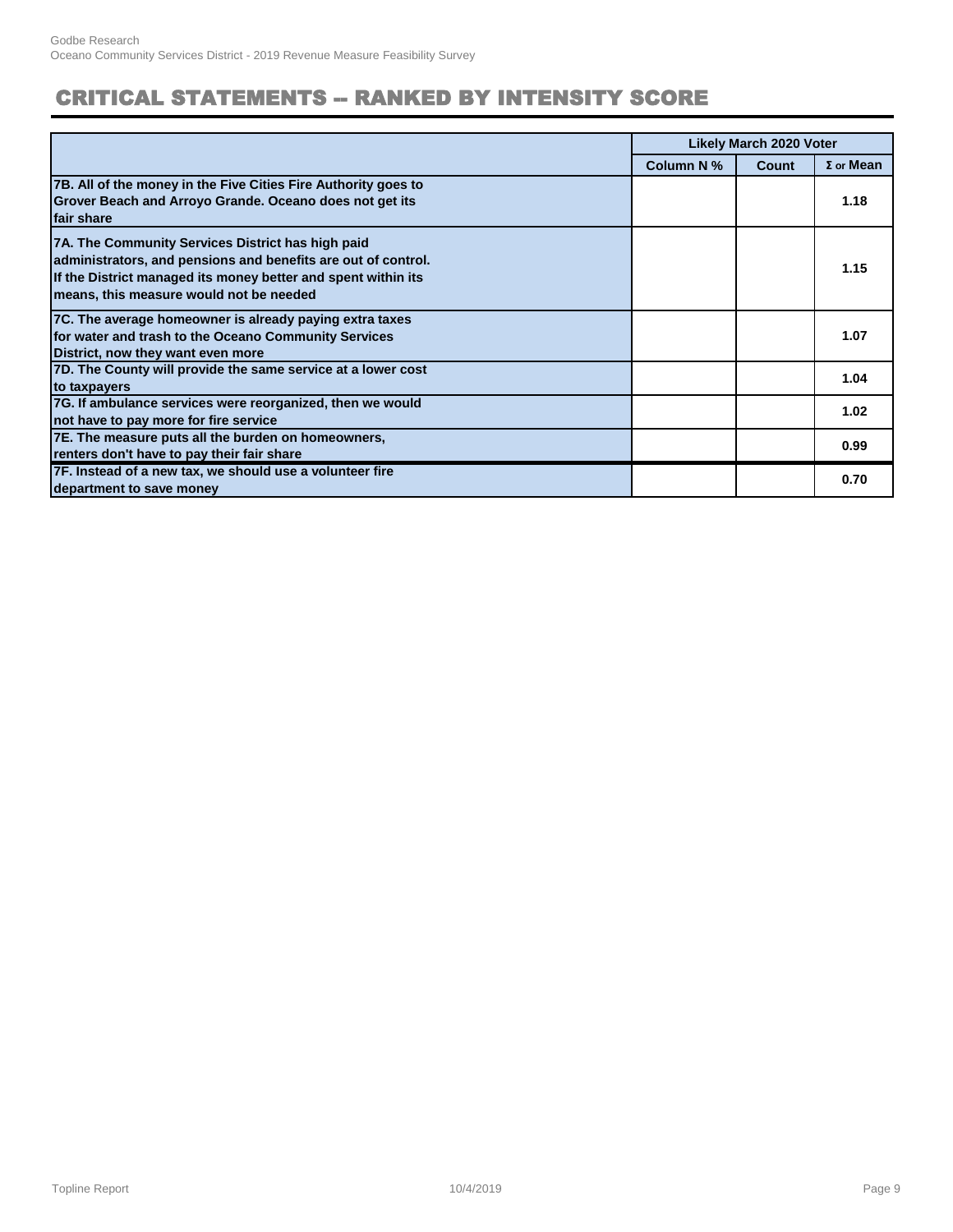### INFORMED BALLOT TEST & ALTERNATIVE

|                                                                                                                                                                                                                                                                                                                    |                       |            | <b>Likely March 2020 Voter</b> |                  |
|--------------------------------------------------------------------------------------------------------------------------------------------------------------------------------------------------------------------------------------------------------------------------------------------------------------------|-----------------------|------------|--------------------------------|------------------|
|                                                                                                                                                                                                                                                                                                                    |                       | Column N % | <b>Count</b>                   | $\Sigma$ or Mean |
| 8. To:                                                                                                                                                                                                                                                                                                             | <b>Definitely Yes</b> | 19.5%      | 31                             |                  |
| •Maintain rapid response times for 9-1-1 medical                                                                                                                                                                                                                                                                   | <b>Probably Yes</b>   | 33.5%      | 53                             |                  |
| emergencies and fires;                                                                                                                                                                                                                                                                                             | <b>Probably No</b>    | 17.5%      | 27                             |                  |
| •Prevent further station closures and layoffs;<br>•Maintain fire engine staffing 24/7; and                                                                                                                                                                                                                         | <b>Definitely No</b>  | 13.8%      | 22                             |                  |
| •Equip firefighters for hazardous material responses;                                                                                                                                                                                                                                                              | <b>DK/NA</b>          | 15.7%      | 25                             |                  |
| shall the Oceano Community Services District's medical                                                                                                                                                                                                                                                             | <b>Total Yes</b>      | 53.1%      |                                |                  |
| emergency and fire protection measure levying an annual<br>special tax of \$180 per residential unit equivalent, subject to<br>an annual CPI adjustment capped at 2%, until repealed by<br>the voters, providing \$475,000 annually, requiring<br>independent citizen oversight and annual reports, be<br>adopted? | <b>Total No</b>       | 31.2%      |                                |                  |
|                                                                                                                                                                                                                                                                                                                    |                       |            |                                |                  |
|                                                                                                                                                                                                                                                                                                                    | <b>Definitely Yes</b> | 11.1%      | 17                             |                  |
|                                                                                                                                                                                                                                                                                                                    | <b>Probably Yes</b>   | 34.3%      | 54                             |                  |
|                                                                                                                                                                                                                                                                                                                    | <b>Probably No</b>    | 21.6%      | 34                             |                  |
| 9. Ballot Test - Equal Amount on All Parcels                                                                                                                                                                                                                                                                       | <b>Definitely No</b>  | 13.5%      | 21                             |                  |
|                                                                                                                                                                                                                                                                                                                    | <b>DK/NA</b>          | 19.6%      | 31                             |                  |
|                                                                                                                                                                                                                                                                                                                    | <b>Total Yes</b>      | 45.4%      |                                |                  |
|                                                                                                                                                                                                                                                                                                                    | <b>Total No</b>       | 35.0%      |                                |                  |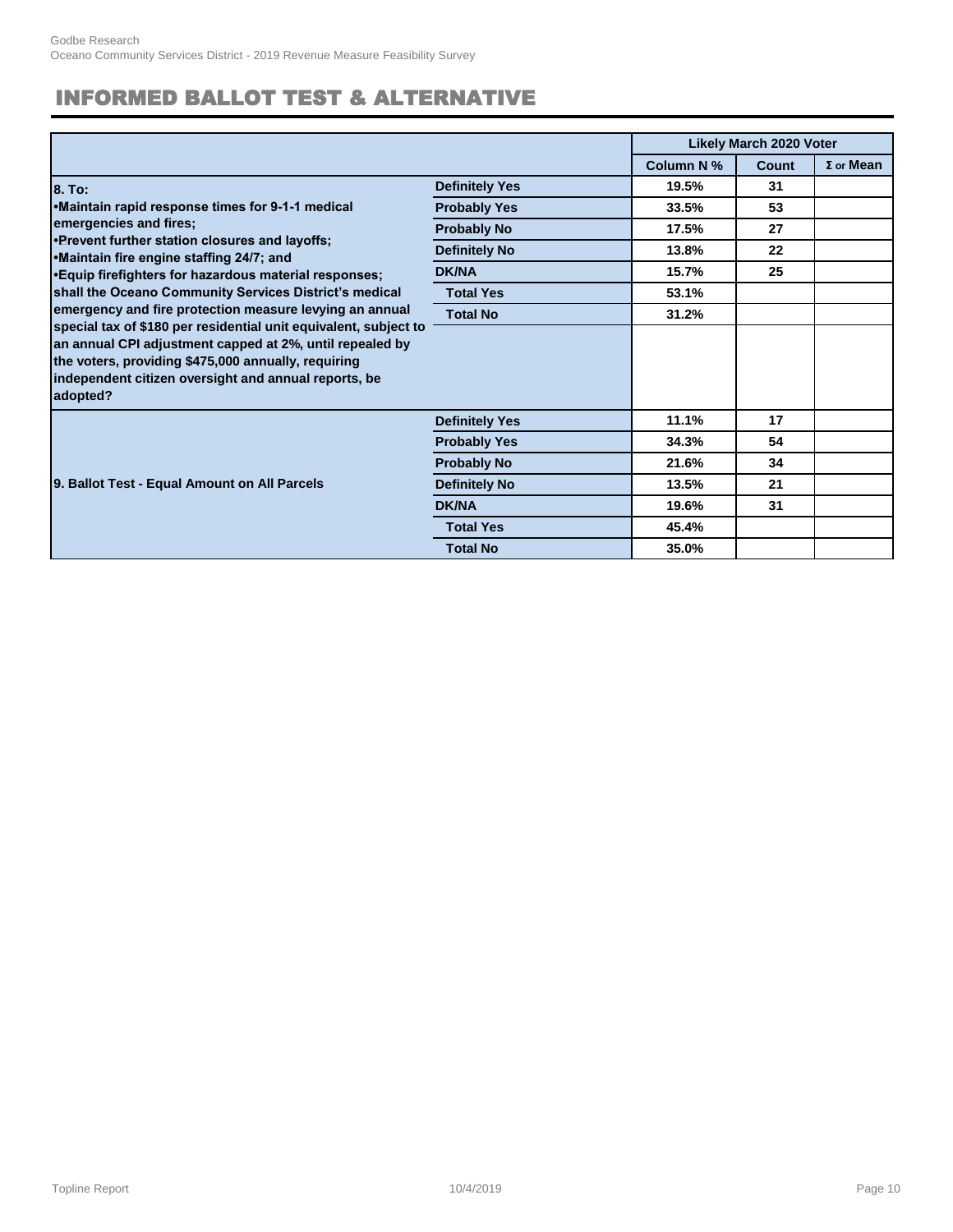#### DEMOGRAPHICS

|                                                                   |                                | <b>Likely March 2020 Voter</b> |                         |                  |
|-------------------------------------------------------------------|--------------------------------|--------------------------------|-------------------------|------------------|
|                                                                   |                                | <b>Column N%</b>               | <b>Count</b>            | $\Sigma$ or Mean |
|                                                                   | <b>Yes</b>                     | 24.5%                          | 38                      |                  |
| A. Do any children under the age of 18 live in your<br>household? | <b>No</b>                      | 74.5%                          | 117                     |                  |
|                                                                   | <b>DK/NA</b>                   | 1.0%                           | $\mathbf{2}$            |                  |
|                                                                   | <b>Facebook</b>                | 61.9%                          | 97                      |                  |
|                                                                   | Instagram                      | 27.6%                          | 43                      |                  |
|                                                                   | Linkedin                       | 11.0%                          | 17                      |                  |
|                                                                   | <b>Nextdoor</b>                | 15.6%                          | 25                      |                  |
| B. What social media do you use regularly?                        | <b>Pinterest</b>               | 7.5%                           | 12                      |                  |
|                                                                   | <b>Snapchat</b>                | 10.1%                          | 16                      |                  |
|                                                                   | <b>Twitter</b>                 | 8.3%                           | 13                      |                  |
|                                                                   | <b>Other</b>                   | 6.0%                           | 9                       |                  |
|                                                                   | Not sure/DK/NA                 | 21.0%                          | 33                      |                  |
|                                                                   | <b>MALE</b>                    | 45.9%                          | 72                      |                  |
| QC. Gender                                                        | <b>FEMALE</b>                  | 54.1%                          | 85                      |                  |
|                                                                   | <b>UNKNOWN</b>                 | 0.0%                           | $\mathbf 0$             |                  |
|                                                                   | $18 - 29$                      | 8.3%                           | 13                      |                  |
|                                                                   | 30-39                          | 14.7%                          | 23                      |                  |
| D. Age                                                            | 40-49                          | 13.3%                          | 21                      |                  |
|                                                                   | 50-69                          | 39.2%                          | 61                      |                  |
|                                                                   | $70+$                          | 24.6%                          | 39                      |                  |
|                                                                   | Not coded                      | 0.0%                           | $\mathbf 0$             |                  |
|                                                                   | <b>East and South Asian</b>    | 0.8%                           | $\mathbf{1}$            |                  |
|                                                                   | <b>European</b>                | 63.7%                          | 100                     |                  |
| <b>E. Broad Ethnic Groupings</b>                                  | <b>Hispanic and Portuguese</b> | 25.9%                          | 41                      |                  |
|                                                                   | <b>Likely African-American</b> | 0.0%                           | $\bf{0}$                |                  |
|                                                                   | <b>Other</b>                   | 1.9%                           | 3                       |                  |
|                                                                   | <b>Unknown</b>                 | 7.8%                           | 12                      |                  |
|                                                                   | <b>Single or Unknown</b>       | 57.5%                          | 90                      |                  |
| <b>F. Marital Status</b>                                          | <b>Married</b>                 | 30.8%                          | 48                      |                  |
|                                                                   | <b>Non-Traditional</b>         | 11.6%                          | 18                      |                  |
|                                                                   | Owner                          | 50.0%                          | 78                      |                  |
| <b>G. Homeownership Status</b>                                    | Renter                         | 37.4%                          | 59                      |                  |
|                                                                   | <b>Unknown</b>                 | 12.6%                          | 20                      |                  |
|                                                                   | \$1,000-\$14,999               | 1.7%                           | 3                       |                  |
|                                                                   | \$15,000-\$24,999              | 3.1%                           | 5                       |                  |
|                                                                   | \$25,000-\$34,999              | 7.7%                           | 12                      |                  |
|                                                                   | \$35,000-\$49,999              | 13.9%                          | 22                      |                  |
|                                                                   | \$50,000-\$74,999              | 48.9%                          | 77                      |                  |
|                                                                   | \$75,000-\$99,999              | 8.1%                           | 13                      |                  |
| H. Estimated Income Range                                         | \$100,000-\$124,999            | 6.3%                           | 10                      |                  |
|                                                                   | \$125,000-\$149,999            | 2.0%                           | 3                       |                  |
|                                                                   | \$150,000-\$174,999            | 2.4%                           | 4                       |                  |
|                                                                   | \$175,000-\$199,999            | $0.0\%$                        | $\mathbf 0$             |                  |
|                                                                   | \$200,000-\$249,999            | 1.0%                           | $\mathbf 2$             |                  |
|                                                                   | \$250,000 and up               | 2.3%                           | 4                       |                  |
|                                                                   | <b>Unknown</b>                 | 2.5%                           | $\overline{\mathbf{4}}$ |                  |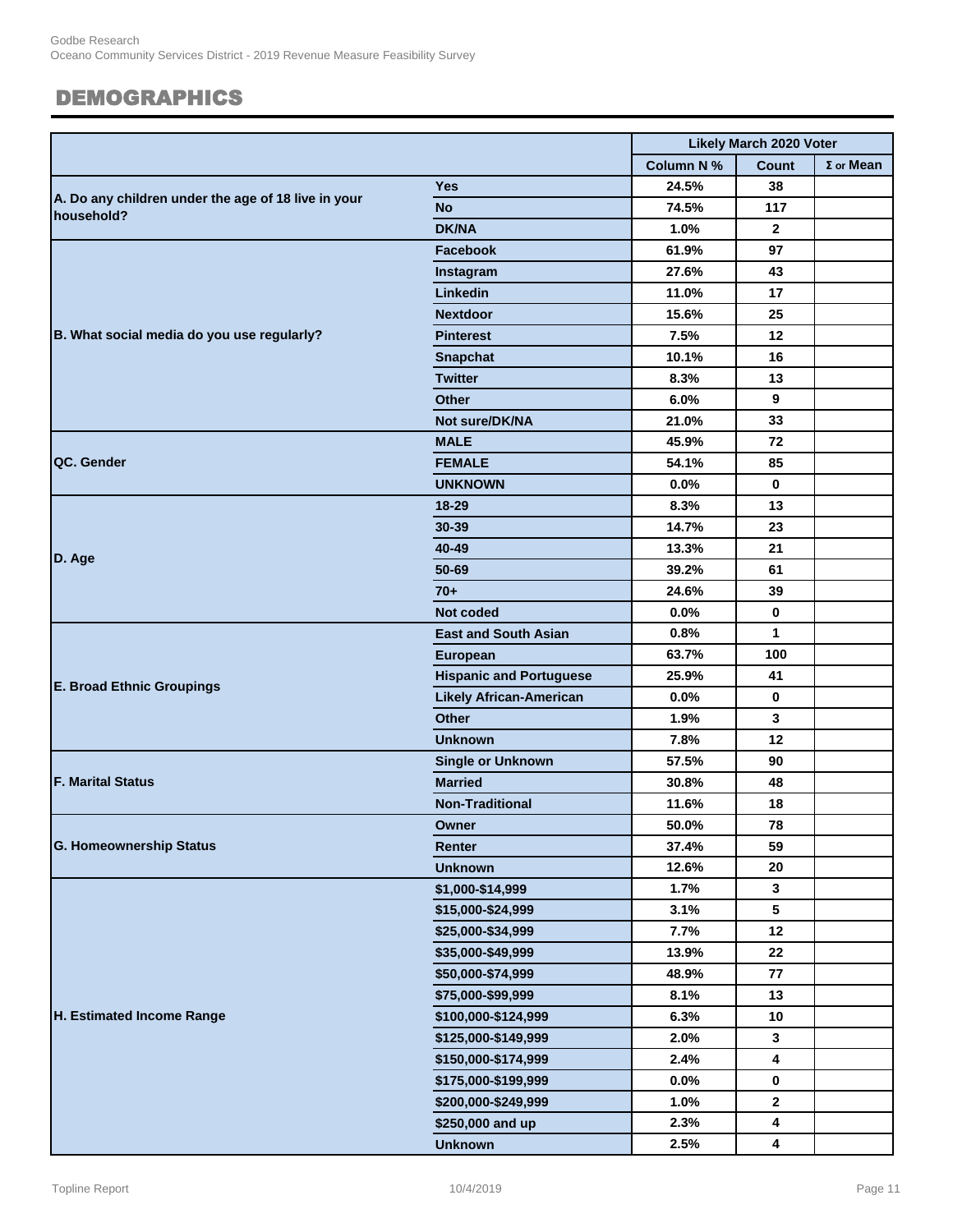|                                 |                               | <b>Likely March 2020 Voter</b> |              |                  |
|---------------------------------|-------------------------------|--------------------------------|--------------|------------------|
|                                 |                               | <b>Column N%</b>               | <b>Count</b> | $\Sigma$ or Mean |
|                                 | \$0K to \$19K                 | 1.2%                           | $\mathbf{2}$ |                  |
|                                 | \$20K to \$49K                | 0.0%                           | 0            |                  |
|                                 | \$50K to \$99K                | 1.1%                           | $\mathbf{2}$ |                  |
|                                 | \$100K to \$149K              | 0.5%                           | 1            |                  |
| I. Estimated Home Value Range   | \$150K to \$174K              | 1.9%                           | 3            |                  |
|                                 | \$175K to \$199K              | 0.2%                           | 0            |                  |
|                                 | \$200K to \$249K              | 12.2%                          | 19           |                  |
|                                 | \$250K to \$299K              | 4.1%                           | 6            |                  |
|                                 | \$300K to \$399K              | 33.9%                          | 53           |                  |
|                                 | \$400K to \$499K              | 24.8%                          | 39           |                  |
|                                 | \$500K to \$749K              | 14.6%                          | 23           |                  |
|                                 | \$750K to \$999K              | 0.6%                           | 1            |                  |
|                                 | \$1000K to 1M and over        | 1.6%                           | $\mathbf{2}$ |                  |
|                                 | <b>Unknown</b>                | 3.1%                           | 5            |                  |
|                                 | <b>American Independent</b>   | 3.1%                           | 5            |                  |
|                                 | <b>Democratic</b>             | 39.0%                          | 61           |                  |
|                                 | Green                         | 0.8%                           | 1            |                  |
|                                 | Libertarian                   | 0.6%                           | 1            |                  |
|                                 | <b>Natural Law</b>            | 0.0%                           | 0            |                  |
|                                 | <b>Non-Partisan</b>           | 22.7%                          | 36           |                  |
| J. Individual Party             | <b>Other</b>                  | 1.5%                           | $\mathbf 2$  |                  |
|                                 | <b>Peace and Freedom</b>      | 0.4%                           | 1            |                  |
|                                 | Reform                        | 0.2%                           | 0            |                  |
|                                 | Republican                    | 31.7%                          | 50           |                  |
|                                 | <b>Unknown</b>                | 0.1%                           | 0            |                  |
|                                 | No data                       | 0.0%                           | 0            |                  |
|                                 | Dem                           | 29.1%                          | 46           |                  |
|                                 | Dem&Ind                       | 15.0%                          | 24           |                  |
|                                 | Dem&Rep                       | 6.0%                           | 9            |                  |
|                                 | Dem&Rep&Ind                   | 1.8%                           | 3            |                  |
| K. Household Party Tyoe         | Ind                           | 16.9%                          | 27           |                  |
|                                 | <b>Rep</b>                    | 22.3%                          | 35           |                  |
|                                 | Rep&Ind                       | $9.0\%$                        | 14           |                  |
|                                 | No data                       | $0.0\%$                        | $\mathbf 0$  |                  |
| L. Household Gender Composition | <b>Mixed Gender Household</b> | 54.7%                          | 86           |                  |
|                                 | <b>Female Only Household</b>  | 28.2%                          | 44           |                  |
|                                 | <b>Male Only Household</b>    | 17.1%                          | 27           |                  |
|                                 | <b>Cannot Determine</b>       | $0.0\%$                        | $\mathbf 0$  |                  |
|                                 | No data                       | $0.0\%$                        | $\mathbf 0$  |                  |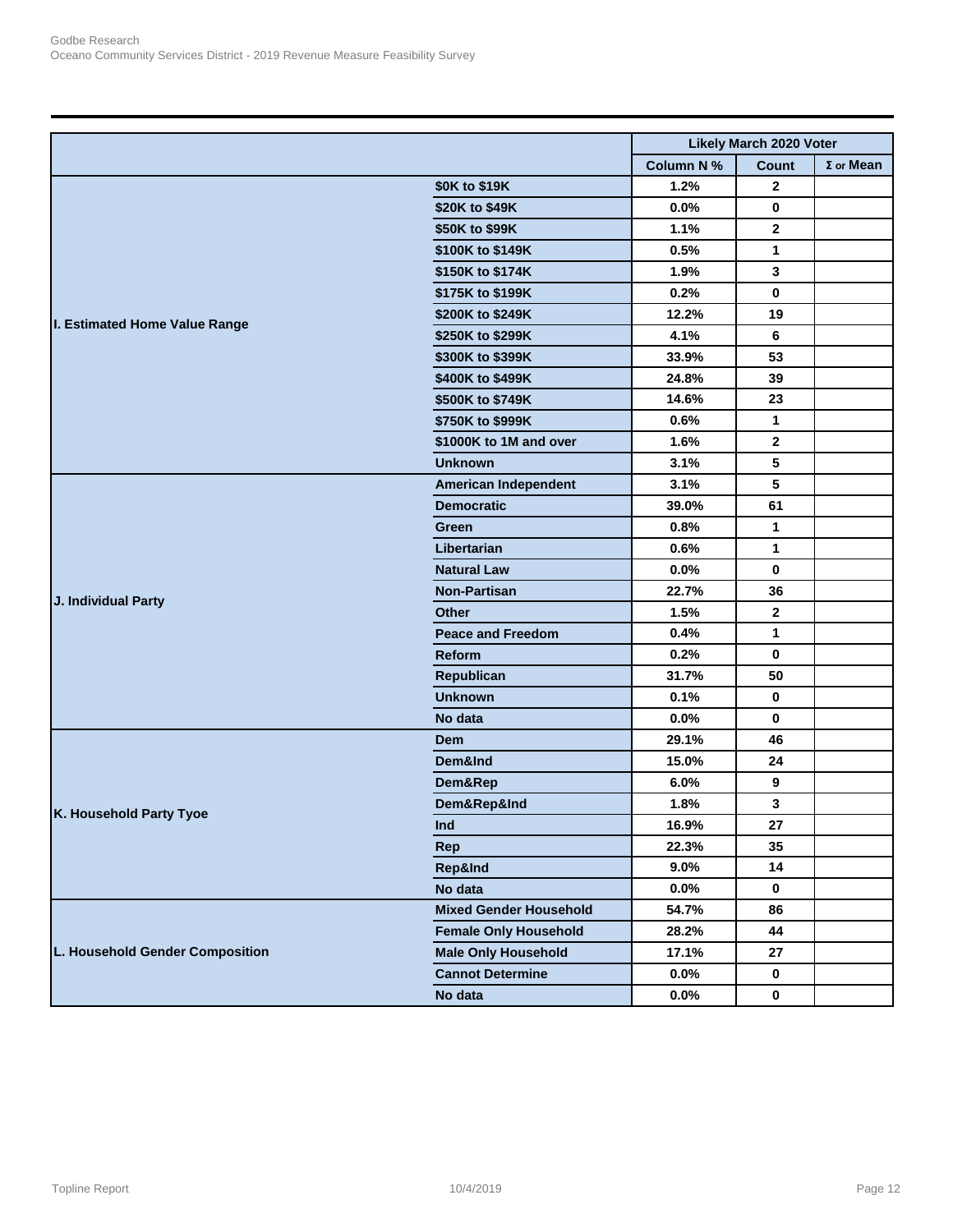|                               |                         |                  | <b>Likely March 2020 Voter</b> |                  |
|-------------------------------|-------------------------|------------------|--------------------------------|------------------|
|                               |                         | <b>Column N%</b> | <b>Count</b>                   | $\Sigma$ or Mean |
| <b>M. Registration Date</b>   | 2017 to present         | 43.0%            | 68                             |                  |
|                               | 2013-2016               | 31.7%            | 50                             |                  |
|                               | 2009-2012               | 7.4%             | 12                             |                  |
|                               | 2005-2008               | 3.7%             | 6                              |                  |
|                               | 2001-2004               | 3.3%             | 5                              |                  |
|                               | 1997-2000               | 2.7%             | 4                              |                  |
|                               | 1993-1996               | 2.3%             | 4                              |                  |
|                               | 1981-1992               | 3.2%             | 5                              |                  |
|                               | 1980 or before          | 2.6%             | 4                              |                  |
|                               | Not coded               | 0.0%             | $\mathbf 0$                    |                  |
|                               | $\bf{0}$                | 6.8%             | 11                             |                  |
|                               | $\mathbf{1}$            | 7.0%             | 11                             |                  |
|                               | $\mathbf{2}$            | 6.2%             | $10$                           |                  |
|                               | 3                       | 13.0%            | 20                             |                  |
| <b>N. Voting Freqrency</b>    | 4                       | 12.1%            | 19                             |                  |
|                               | $5\phantom{.0}$         | 8.0%             | 13                             |                  |
|                               | 6                       | 11.1%            | 17                             |                  |
|                               | $\overline{7}$          | 11.8%            | 18                             |                  |
|                               | 8                       | 24.1%            | 38                             |                  |
| <b>O. Voting History</b>      | see detailed crosstabs  |                  |                                |                  |
|                               | 1                       | 37.6%            | 59                             |                  |
|                               | $\overline{\mathbf{c}}$ | 47.1%            | 74                             |                  |
| P. Household Voter Count      | $\mathbf{3}$            | 12.8%            | 20                             |                  |
|                               | $\overline{\mathbf{4}}$ | 2.6%             | 4                              |                  |
|                               | No data                 | 0.0%             | 0                              |                  |
|                               | <b>Military</b>         | 0.0%             | $\mathbf{0}$                   |                  |
| Q. Permanent Absentee Voter   | <b>Permanent US</b>     | 75.7%            | 119                            |                  |
|                               | <b>Unknown</b>          | 24.3%            | 38                             |                  |
| R. Likely November 2020 Voter | <b>Yes</b>              | 100.0%           | 157                            |                  |
|                               | <b>No</b>               | 0.0%             | 0                              |                  |
|                               | <b>Yes</b>              | 100.0%           | 157                            |                  |
| S. Likely March 2020 Voter    | <b>No</b>               | 0.0%             | $\mathbf 0$                    |                  |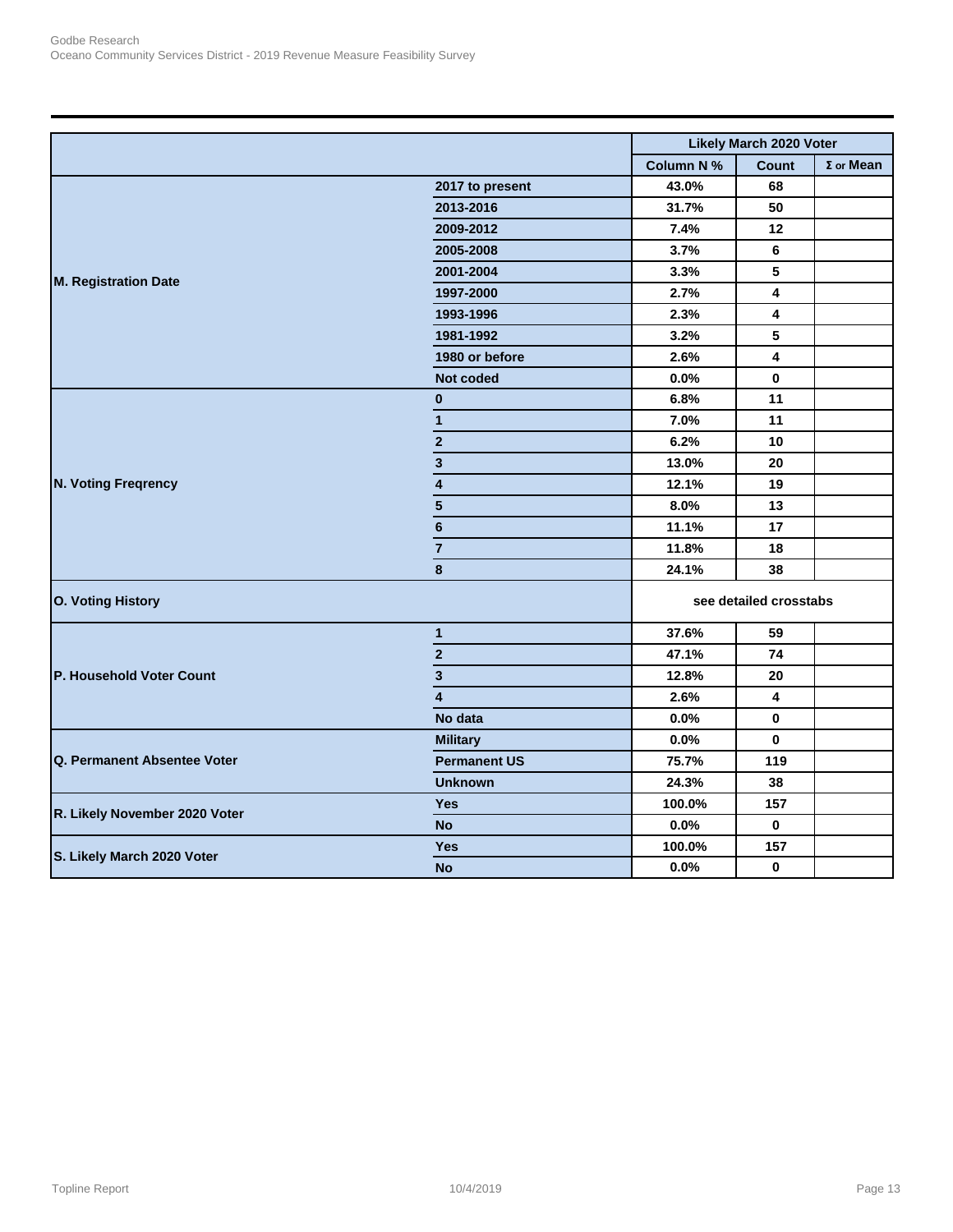

### Oceano Community Services District: 2019 Revenue Measure Feasibility Survey

October 2019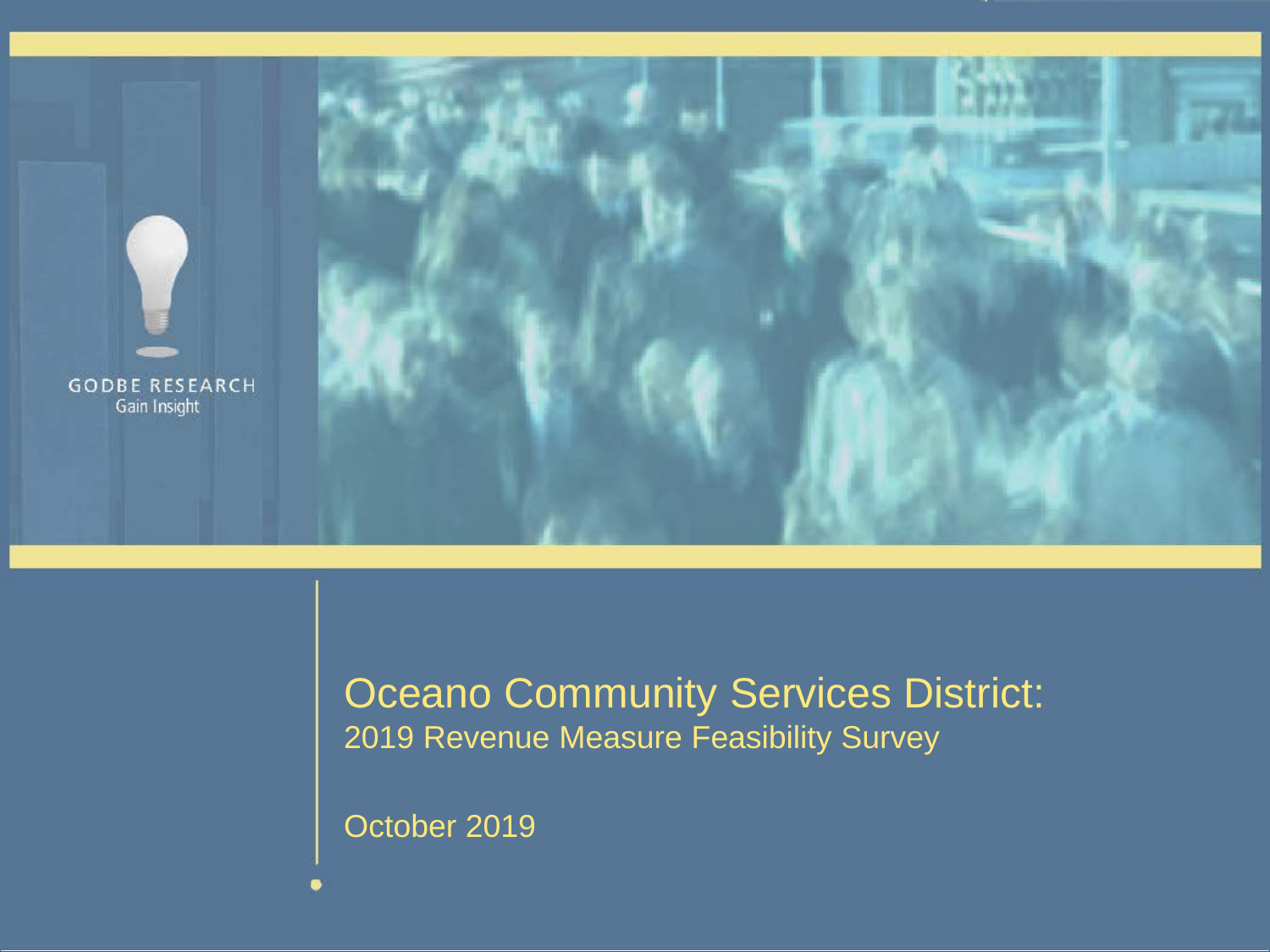Oceano Community Services District commissioned Godbe Research to conduct a survey of local voters with the following research objectives:

- $\triangleright$  Gauge public satisfaction on the District's provision of services, medical emergency and fire response, and effective management of public funds;
- $\triangleright$  Assess potential voter support for an assessment to support medical emergency and fire protection with funding that cannot be taken by the State;
- $\triangleright$  Prioritize projects and programs to be funded with the proceeds;
- $\triangleright$  Test the influence of informational and critical statements on potential voter support;
- $\triangleright$  Identify the rate at which voters will support the measure; and
- $\triangleright$  Identify any differences in voter support due to demographic and/or voter behavioral characteristics.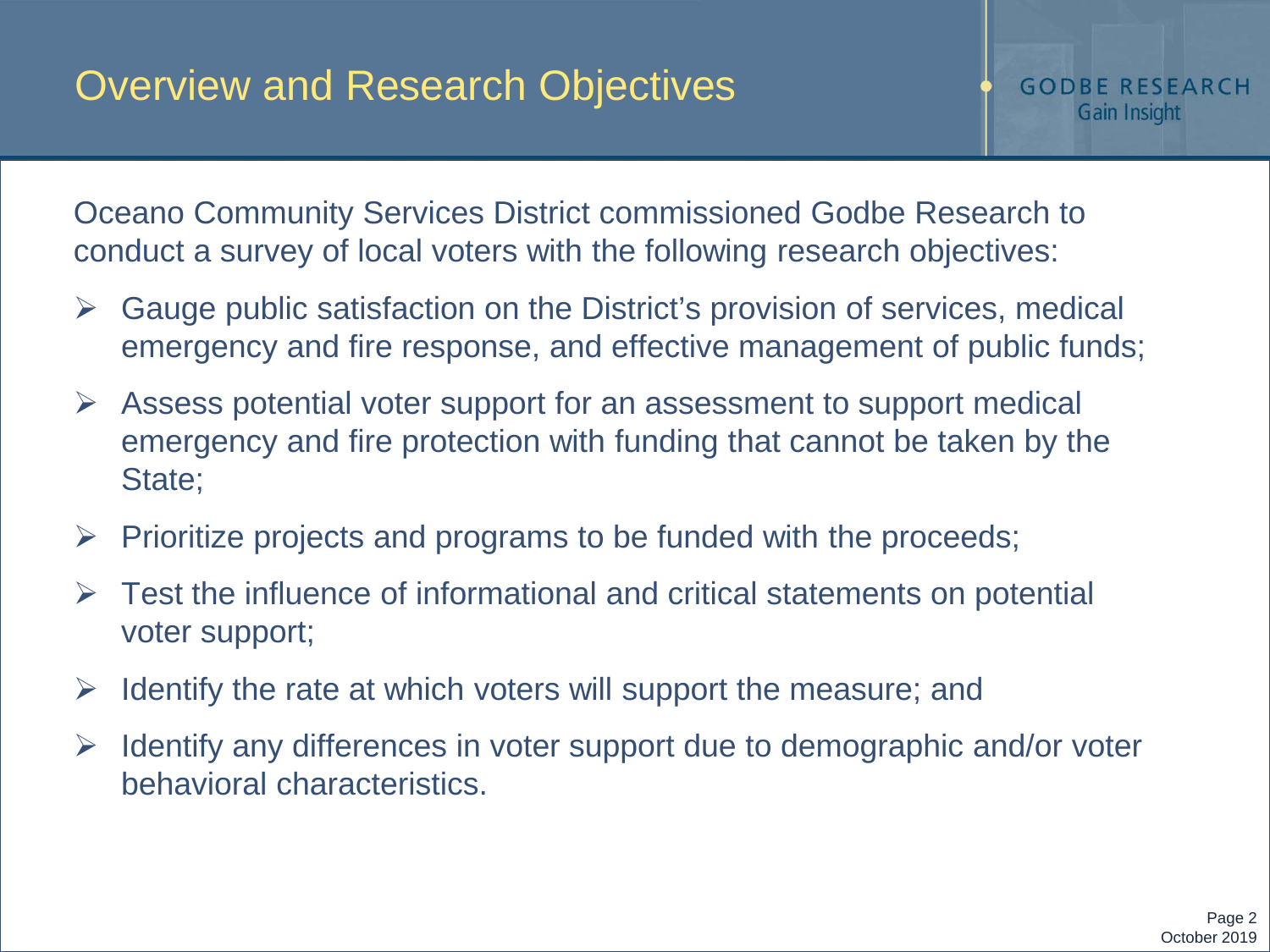## Methodology Overview

#### **GODBE RESEARCH** Gain Insight

- 
- 
- > Interview Length 20 minutes
- ▶ Sample Size 157
- $\triangleright$  Margin of Error  $\pm 7.60\%$

 Data Collection Landline (24), cell phone (46), text to online (74), and email to online (13) interviewing

 Universe 2,437 likely March 2020 voters in the Oceano Community Services District

Fielding Dates September 17 through September 30, 2019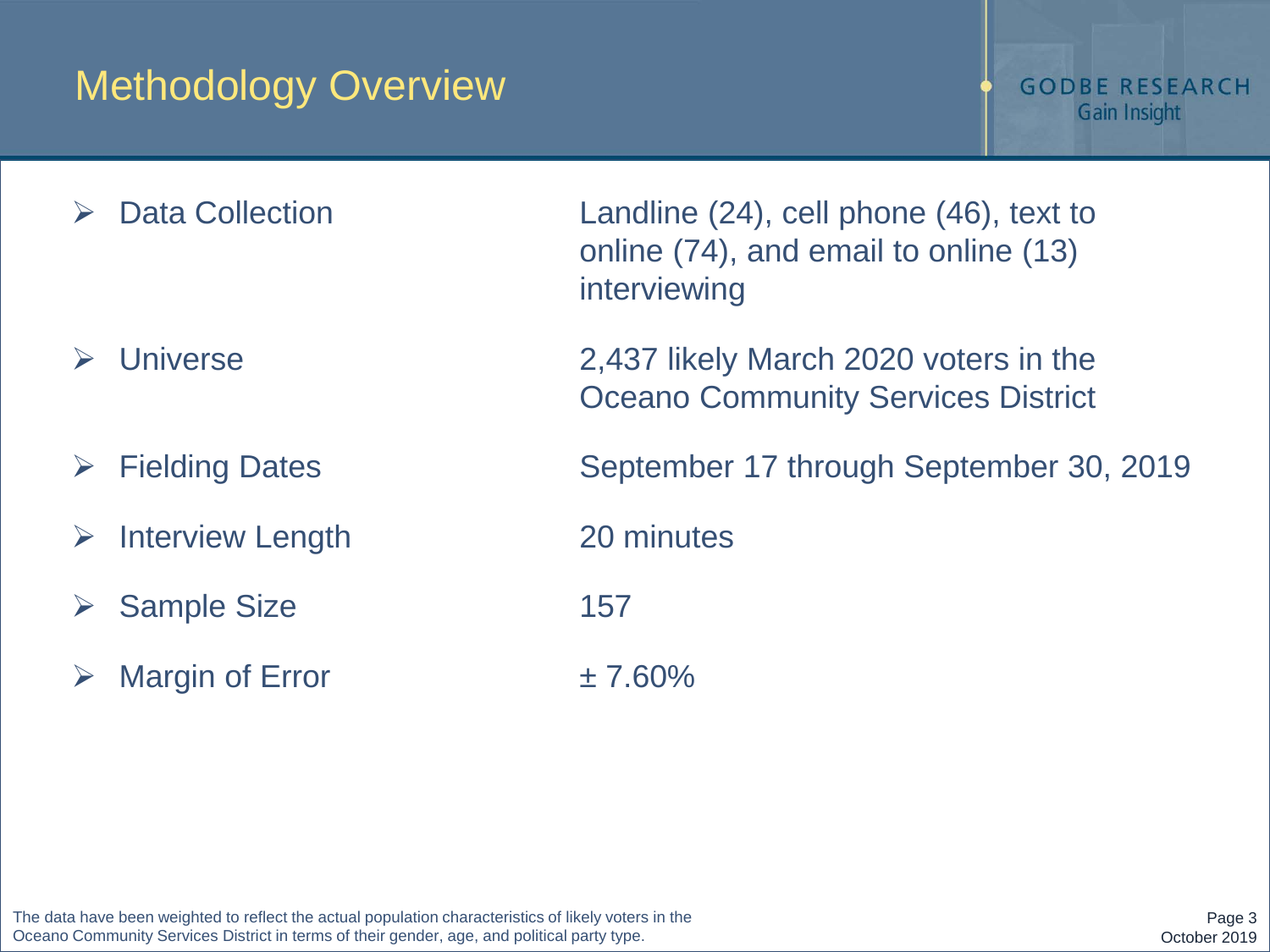

# Key Findings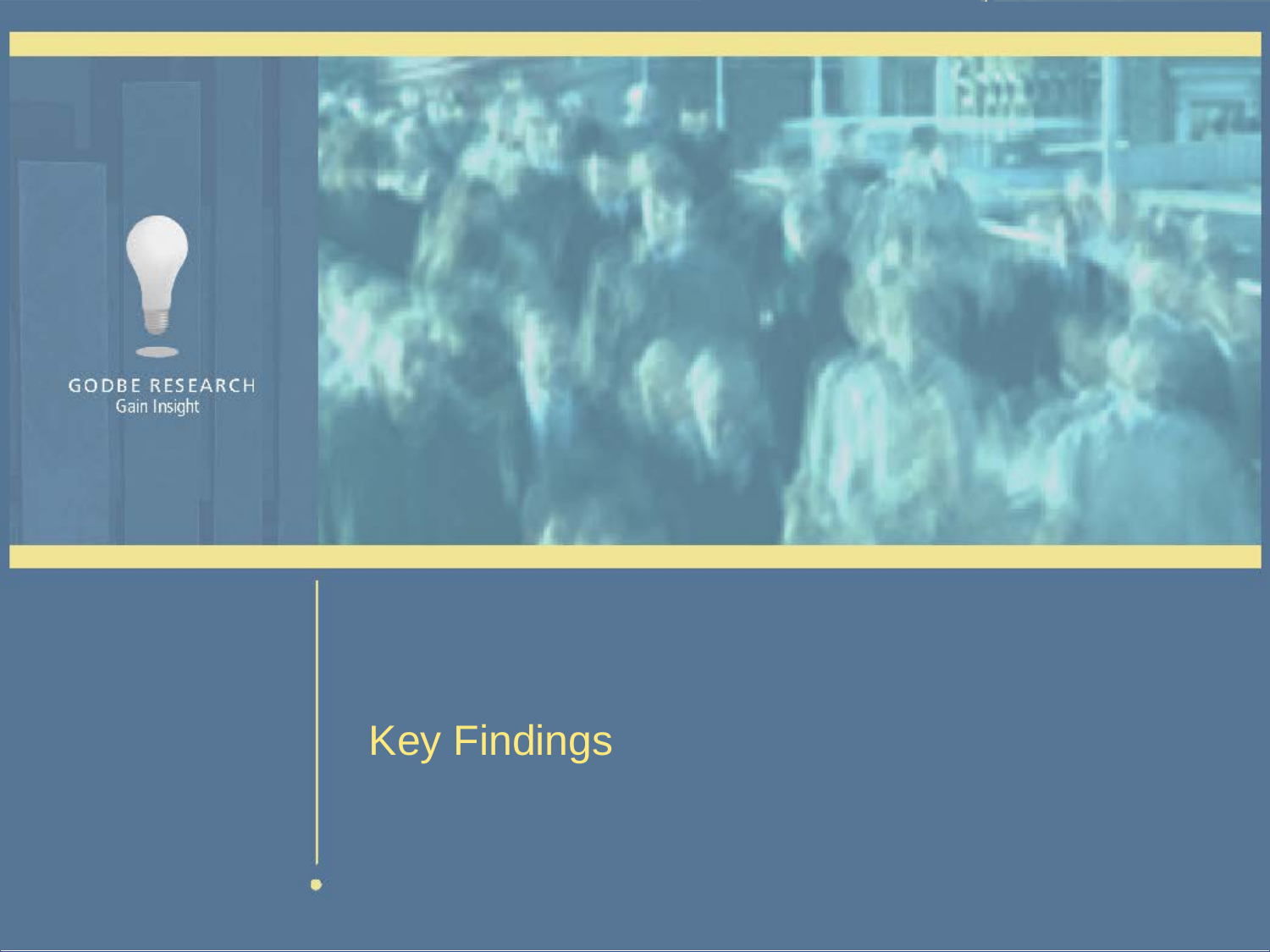## Q1. Satisfaction with the District's Provision of Community Services  $(n=157)$

**GODBE RESEARCH** Gain Insight



| <b>Satisfied</b>           | 65.6% |
|----------------------------|-------|
| <b>Dissatisfied</b>        | 19.2% |
| <b>Ratio Sat to Dissat</b> | 3.4   |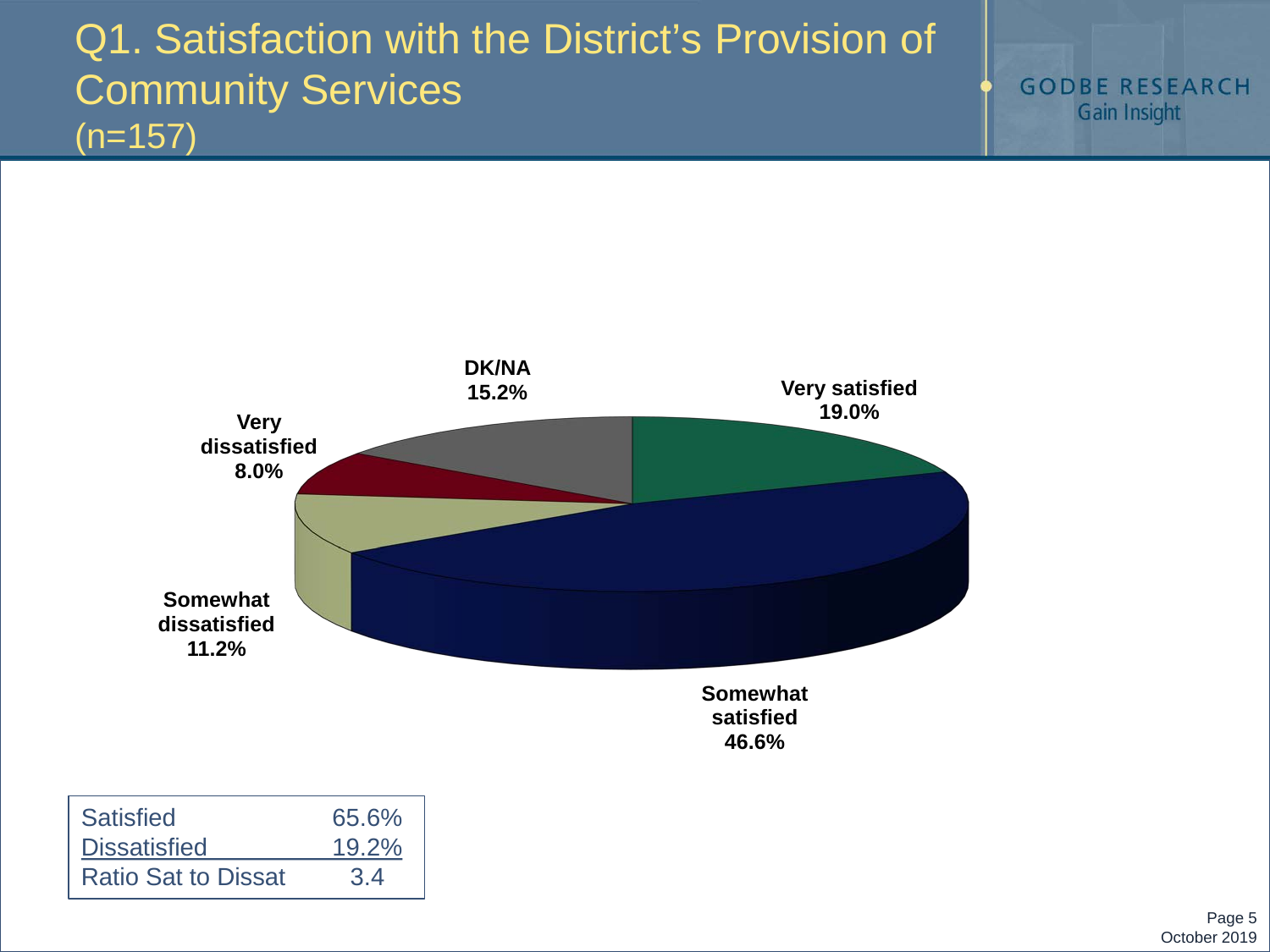Q2. Satisfaction With the Five Cities Fire Authority's Provision of Medical Emergency and Fire Response Services  $(n=157)$ 





| <b>Satisfied</b>           | 77.0% |
|----------------------------|-------|
| <b>Dissatisfied</b>        | 3.0%  |
| <b>Ratio Sat to Dissat</b> | 25.5  |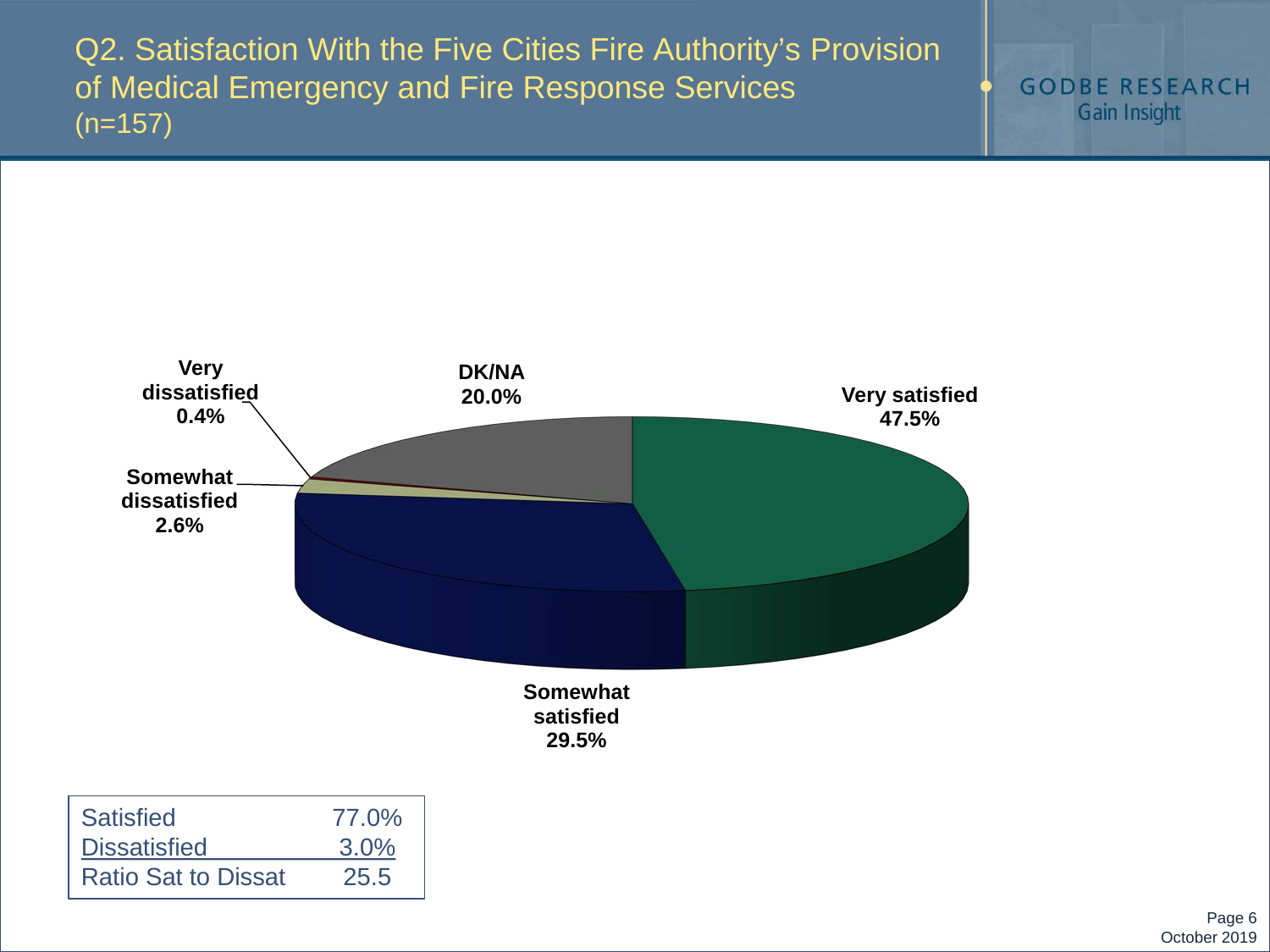## Q3. Satisfaction With the District's Management of Public Funds  $(n=157)$



| <b>Satisfied</b>           | 44.8% |
|----------------------------|-------|
| <b>Dissatisfied</b>        | 31.2% |
| <b>Ratio Sat to Dissat</b> | 1.4   |

Page 7 October 2019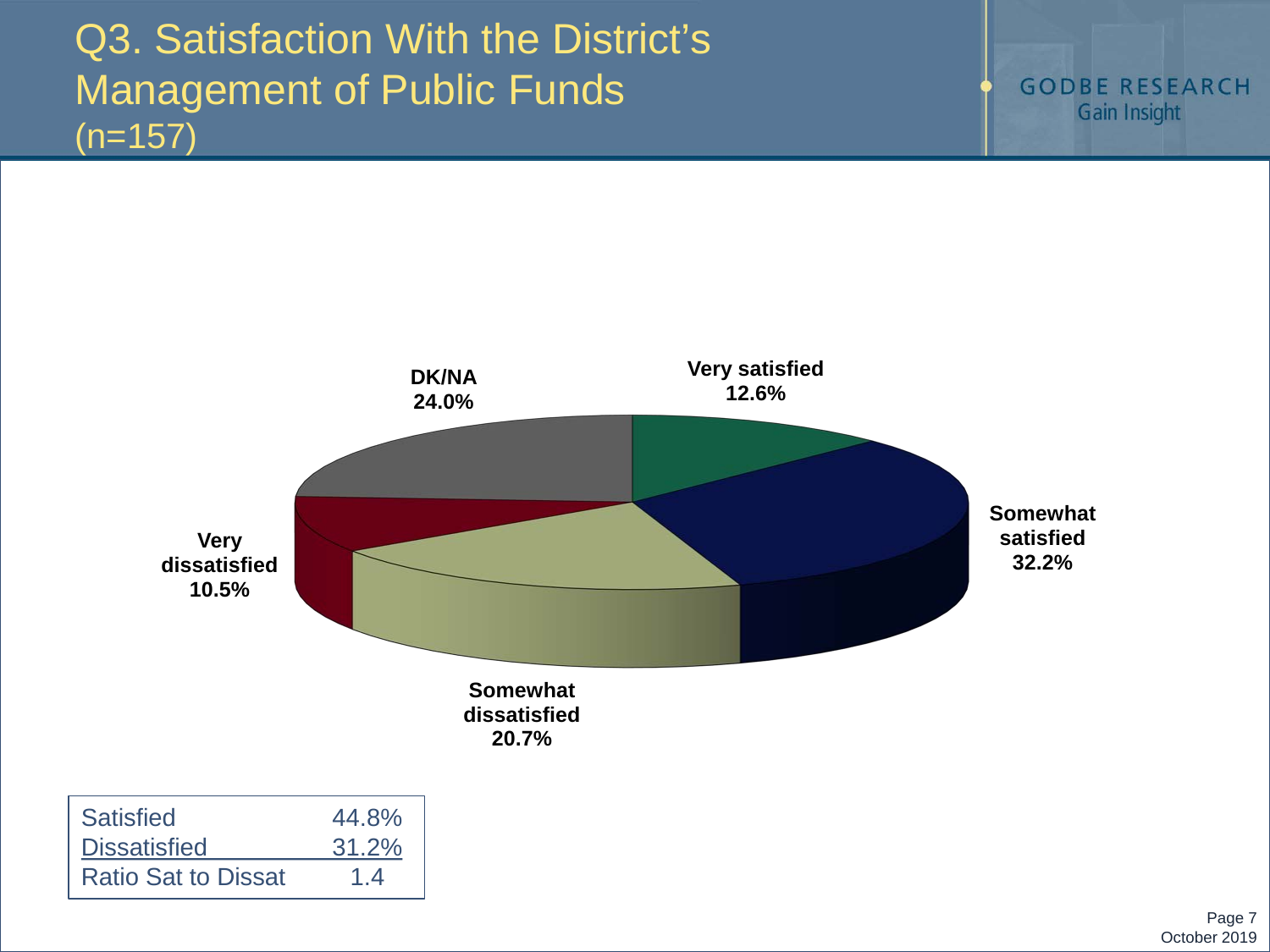### Q4. Uninformed Support for Assessment  $(n=157)$



**\$475,000 annually, requiring** 

**annual reports, be adopted?** 

**independent citizen oversight and**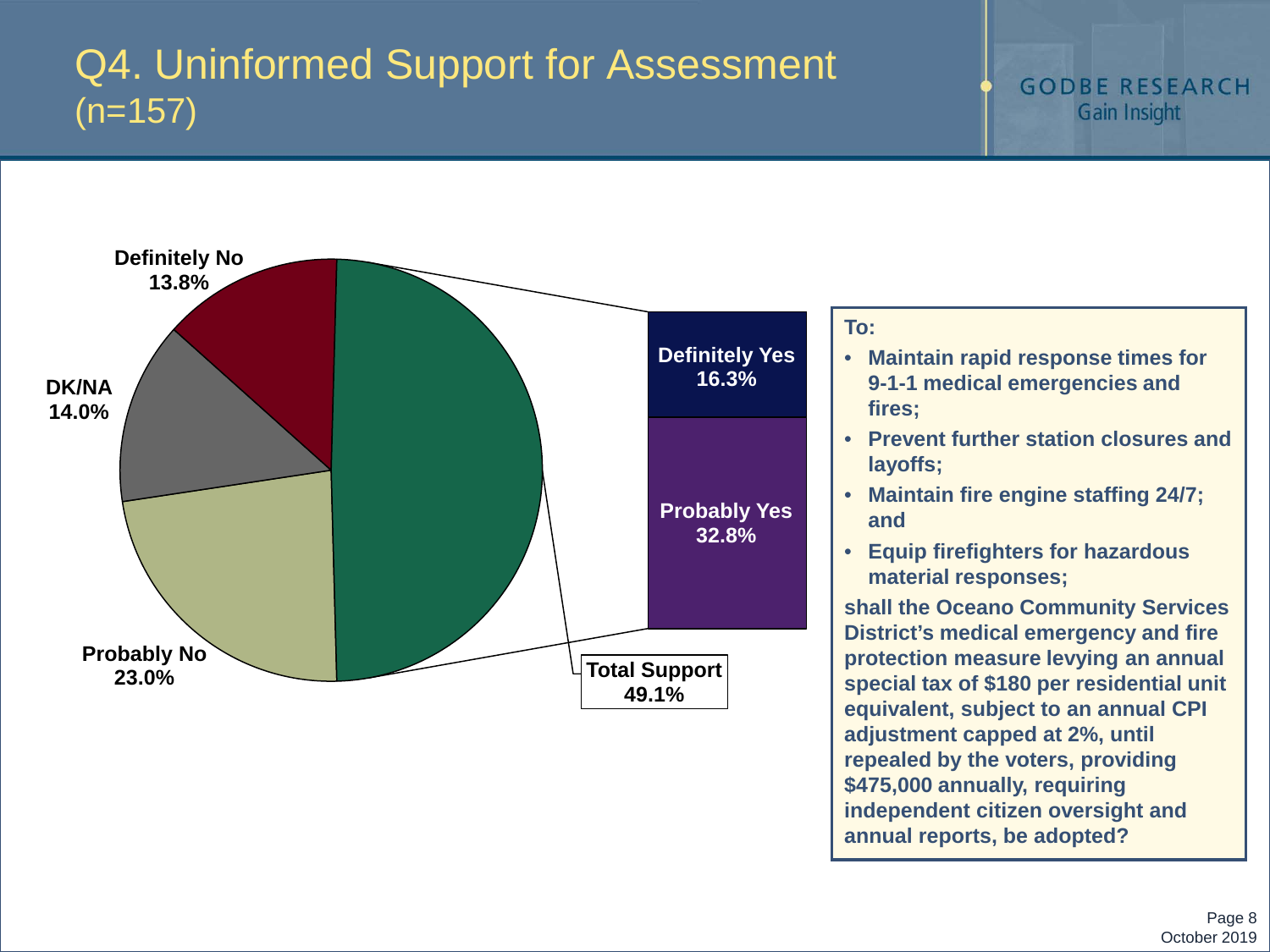### Q5. Features of the Measure  $(n=157)$

#### **GODBE RESEARCH** Gain Insight



Note: The above rating questions have been abbreviated for charting purposes, and responses were recoded to calculate mean scores: "Much More Likely" = +2, "Somewhat More Likely" = +1, "No Effect" = 0, "Somewhat Less Likely" = -1, and "Much Less Likely" = -2.

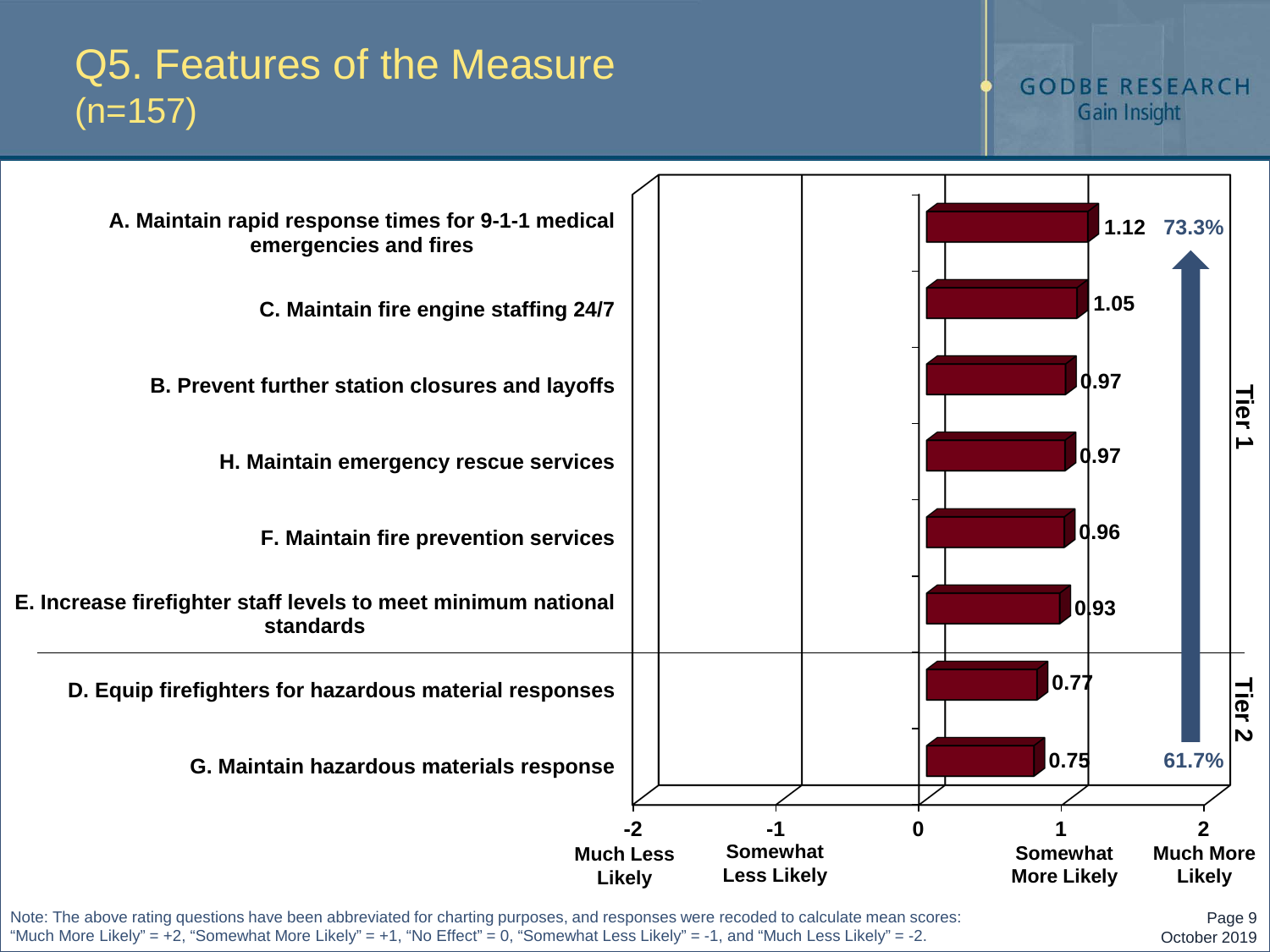### Q6. Informational Statements I  $(n=157)$

#### **GODBE RESEARCH** Gain Insight

- **B. All money raised by this measure will be controlled locally, will go to our fire protection and 9-1-1…**
- **A. None of the money raised by the measure will be used for administrators' salaries**
- **E. The measure requires independent citizen oversight to ensure the money is spent as promised**
	- **J. Eighty percent of all calls are for emergency medical, the measure will ensure rapid response times**
- **Q. This measure will ensure a rapid response to the 9-1-1 emergency and fire calls the Five Cities Fire Authority…**
	- **D. Having a reliable, locally controlled Fire Department with the ability to respond 24 hours a day, 7 days a…**
	- **G. The measure will help maintain response times in a major disaster like an earthquake**
- **P. The measure will allow the Five Cities Fire Authority to provide emergency medical technicians who can…**
- **C. The measure will ensure Oceano receives a consistent level of service**

**R. The measure will provide three firefighters per fire engine, providing a higher level of emergency response**



Note: The above rating questions have been abbreviated for charting purposes, and responses were recoded to calculate mean scores: "Much More Likely" =  $+2$ , "Somewhat More Likely" =  $+1$ , and "No Effect" = 0.

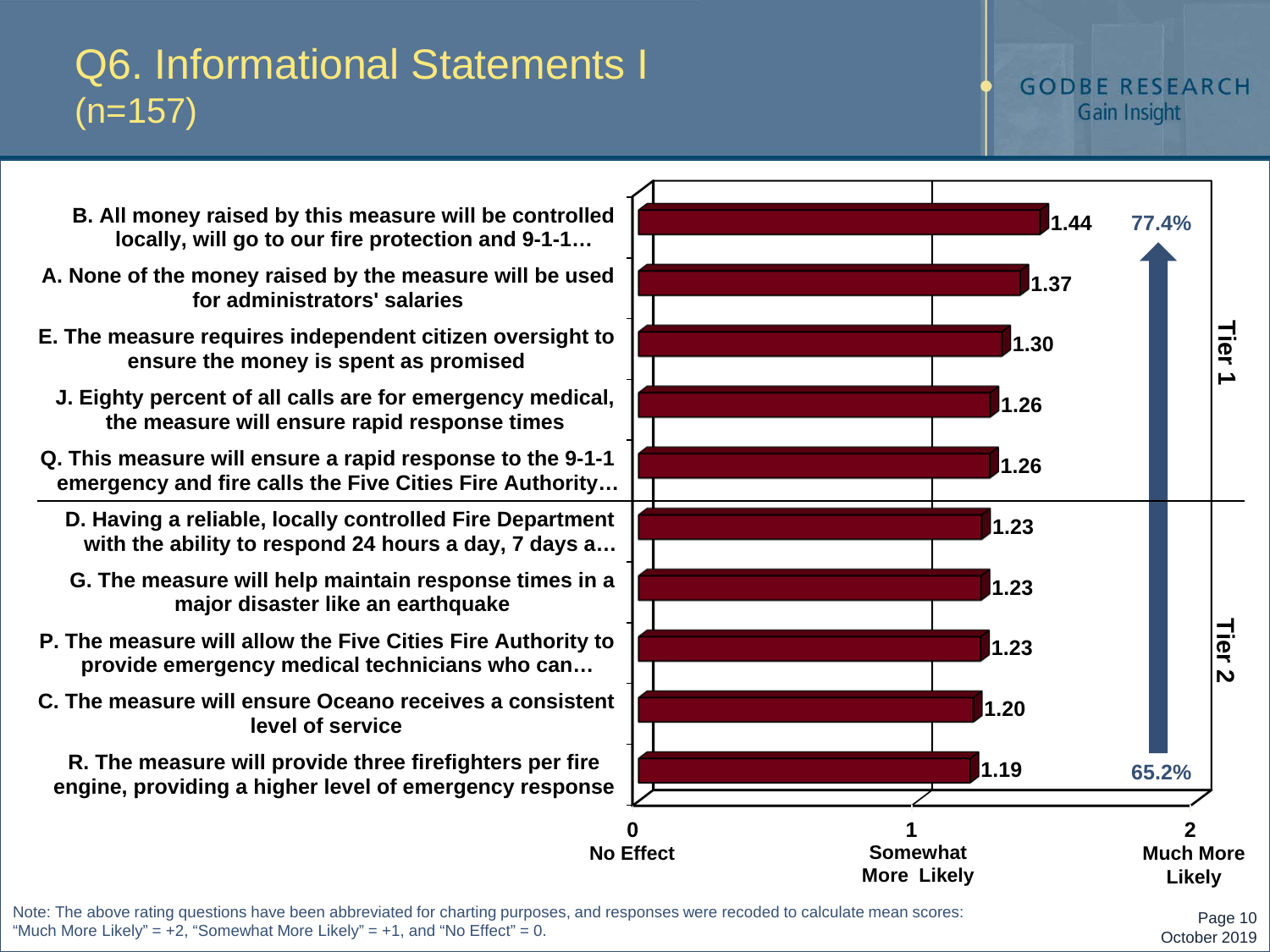### **L. As the population ages, the emergency medical maintained by this measure is critical to save lives F. As the community has grown, the number of simultaneous calls has increased dramatically. The…**

**H. The measure will prevent the Oceano fire station from being closed part of the time**

**K. The measure ensures that Oceano will have local control over the emergency medical and fire services**

Q6. Informational Statements II

 $(n=157)$ 

**I. If the measure fails, Oceano may become part of the county system, which has firefighters spread out over a…**

> **N. This ballot measure would prevent the Oceano Community Services District from being forced to…**

**M. With longer and hotter fire seasons, we need to be ready to save lives during fire-related emergencies**

- **S. The funds raised by the measure will not be used to respond to emergencies on the dunes**
- **T. The measure will cost the typical residential dwelling unit just \$15 per month**
- **O. The Oceano Community Services District has been a good steward of taxpayer money, spending within its…**



Page 11

October 2019

### **GODBE RESEARCH** Gain Insight

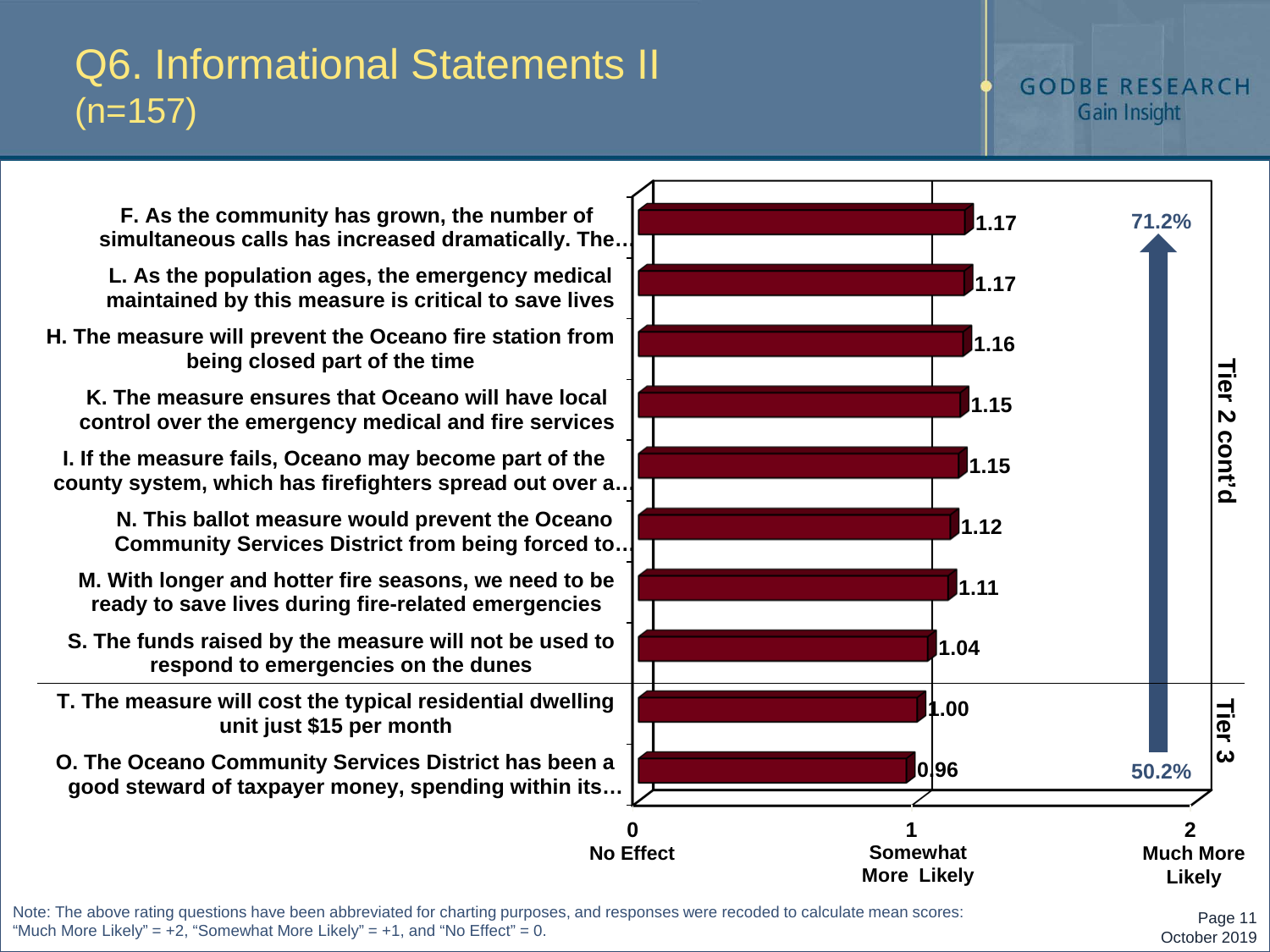### Q7. Critical Statements  $(n=157)$

#### **GODBE RESEARCH** Gain Insight



Note: The above rating questions have been abbreviated for charting purposes, and responses were recoded to calculate mean scores: "Much More Likely" =  $+2$ , "Somewhat More Likely" =  $+1$ , and "No Effect" = 0.

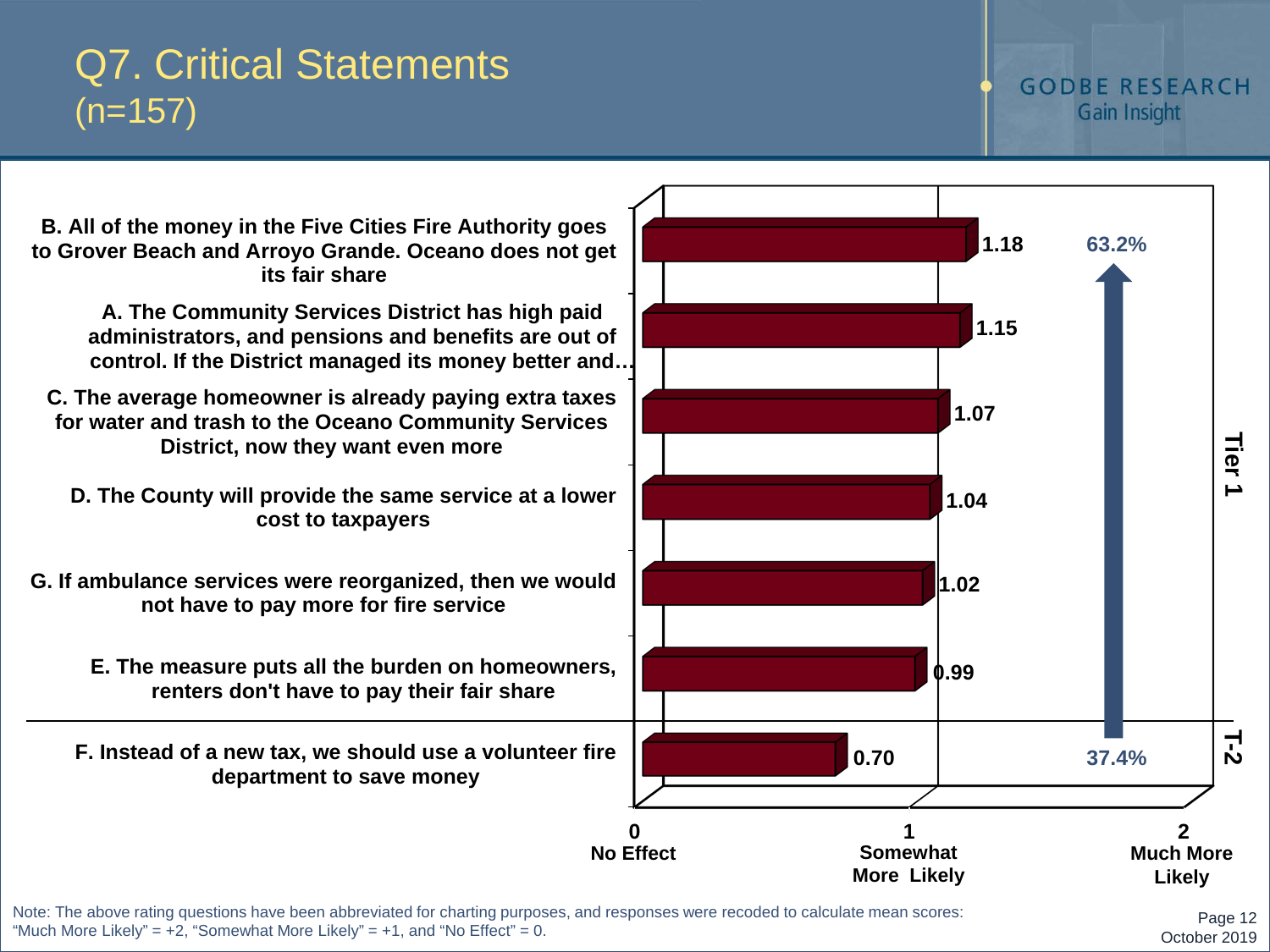## Q8. Informed Support for Assessment  $(n=157)$



**To:**

- **Maintain rapid response times for** 
	- **9-1-1 medical emergencies and fires;**
- **Prevent further station closures and layoffs;**
- **Maintain fire engine staffing 24/7; and**
- **Equip firefighters for hazardous material responses;**

**shall the Oceano Community Services District's medical emergency and fire protection measure levying an annual special tax of \$180 per residential unit equivalent, subject to an annual CPI adjustment capped at 2%, until repealed by the voters, providing \$475,000 annually, requiring independent citizen oversight and annual reports, be adopted?**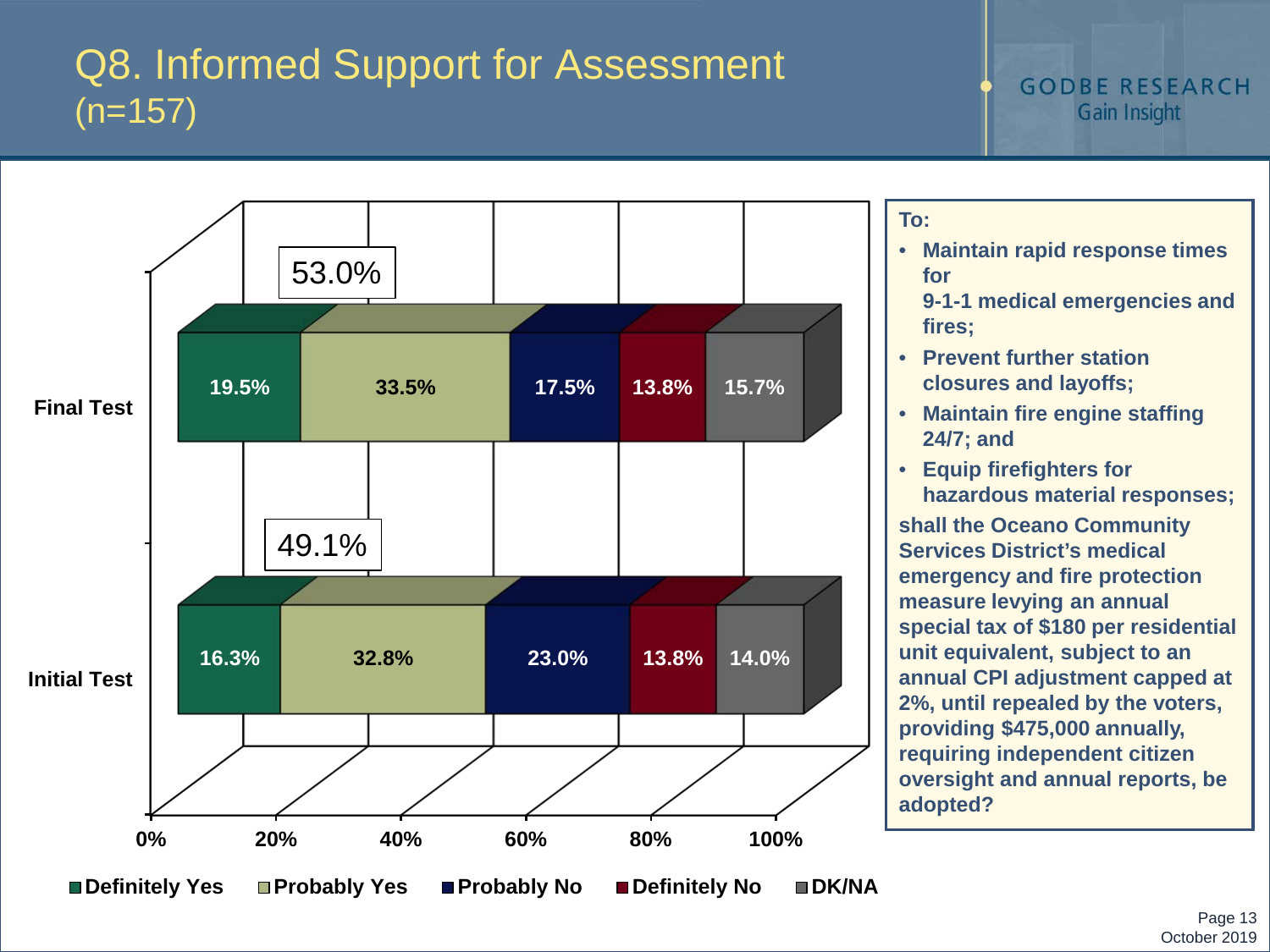### Q9. Support for Alternative Equal Amount for All Parcels Assessment  $(n=157)$

**GODBE RESEARCH** Gain Insight